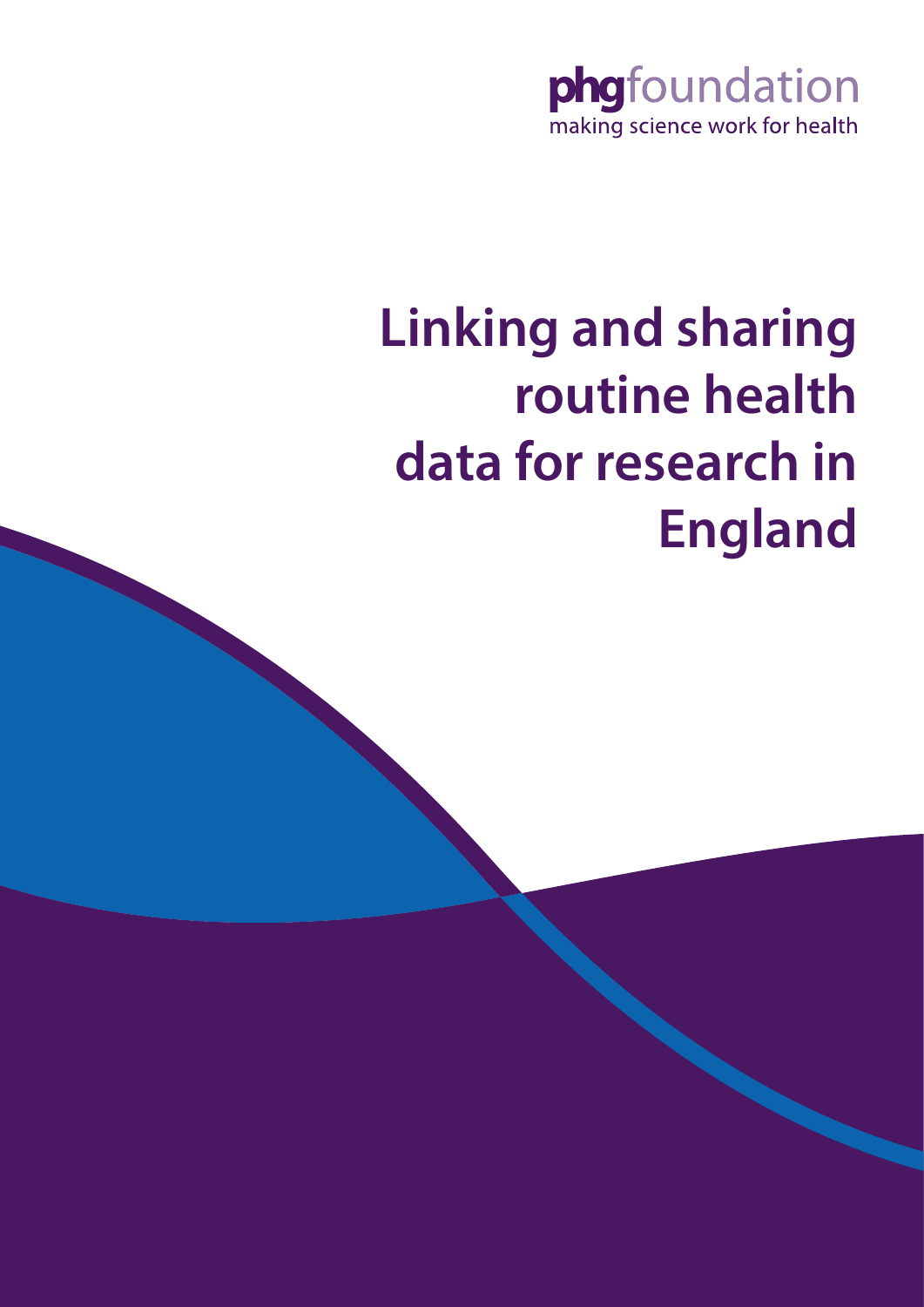#### Authors

Dr Charlotte Warren-Gash

### Acknowledgements

The author would like to thank the data users who kindly agreed to be interviewed for this report as well as Alison Hall, Dr Mark Kroese and Dr Sobia Raza of the PHG Foundation for helpful comments and discussions.

NB: URLs in this report were correct as at 1 May 2017

This report can be downloaded at: [www.phgfoundation.org](http://www.phgfoundation.org)

#### **Published by PHG Foundation**

2 Worts Causeway Cambridge CB1 8RN UK

Tel: +44 (0) 1223 761 900

© 2017 PHG Foundation

Correspondence to: **charlotte.warren-gash1@lshtm.ac.uk mark.kroese@phgfoundation.org**

How to reference this report: *Linking and sharing routine health data for research in England*  **PHG Foundation (2017)** ISBN 978-1-907198-27-4

The PHG Foundation is an independent, not for profit think-tank (registered in England and Wales, charity no. 1118664, company no. 5823194), working to achieve better health through the responsible and evidence based application of biomedical science.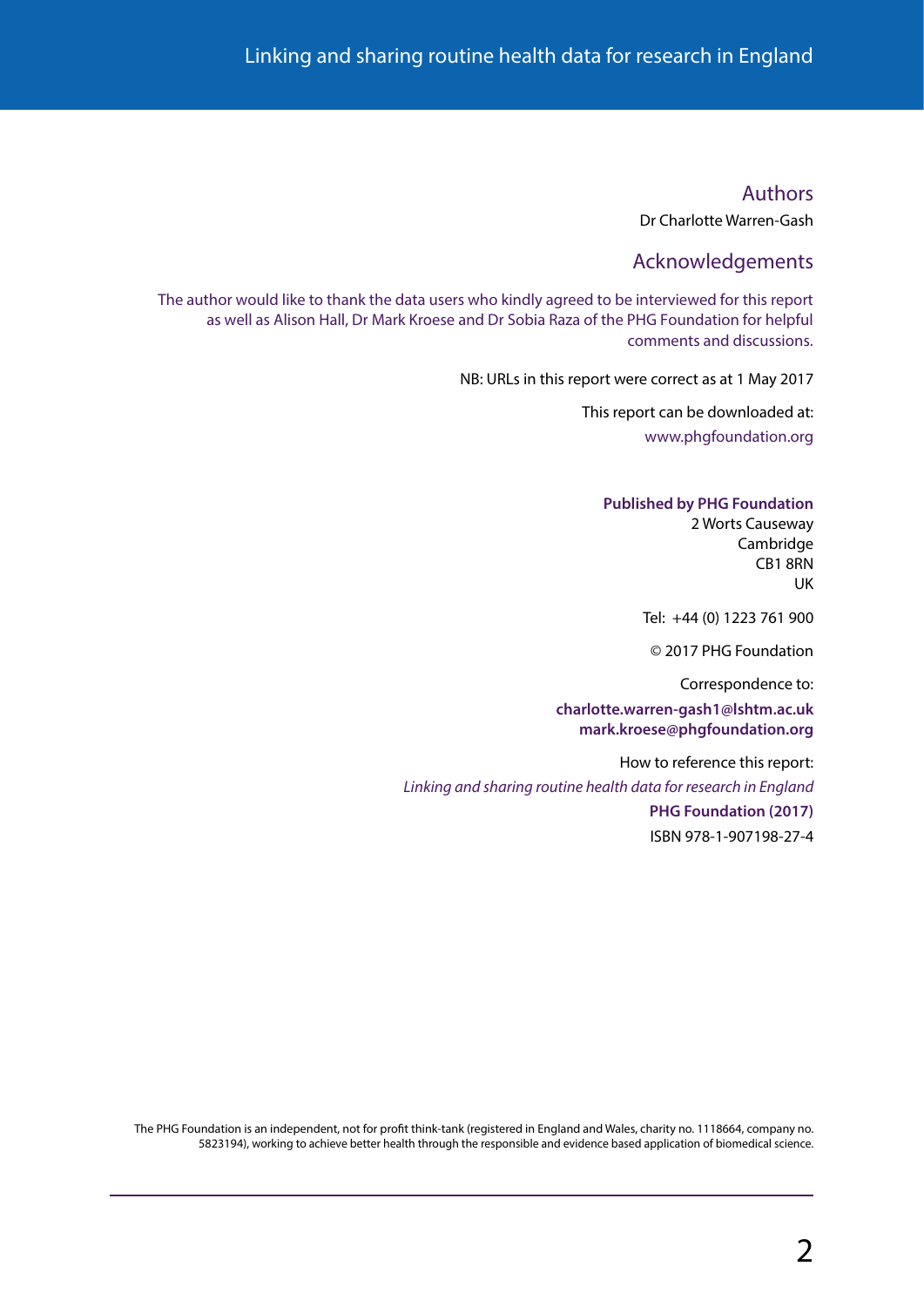## **Contents**

| <b>Executive summary</b>                                                                                                                                                                                                                                                                                                                            | 4                                         |
|-----------------------------------------------------------------------------------------------------------------------------------------------------------------------------------------------------------------------------------------------------------------------------------------------------------------------------------------------------|-------------------------------------------|
| Objectives of this report<br>Policy recommendations                                                                                                                                                                                                                                                                                                 | 4<br>4                                    |
| <b>Health data</b>                                                                                                                                                                                                                                                                                                                                  | 5                                         |
| <b>Electronic health records</b><br>Infection surveillance data<br>National policy<br>National initiatives to promote research using routine health data                                                                                                                                                                                            | 5<br>5<br>5<br>6                          |
| <b>Interviews</b>                                                                                                                                                                                                                                                                                                                                   | 7                                         |
| Types of research carried out using linked EHRs and infection data<br>Advantages of using routinely collected EHR data<br>Specific advantages of linked EHRs and infection surveillance data<br>Obtaining access to linked EHR-infection surveillance data<br><b>Barriers to linked EHR research</b><br><b>Facilitators for linked EHR research</b> | 7<br>$\overline{7}$<br>8<br>9<br>10<br>12 |
| <b>Examples of good practice</b>                                                                                                                                                                                                                                                                                                                    | 14                                        |
| Within the UK<br><b>Within Europe</b><br>Rest of the world                                                                                                                                                                                                                                                                                          | 14<br>15<br>15                            |
| <b>Case study: Scotland</b>                                                                                                                                                                                                                                                                                                                         | 17                                        |
| Improving linkage and sharing of routine data for research in England                                                                                                                                                                                                                                                                               | 18                                        |
| Recommendations for policymakers concerned with health data                                                                                                                                                                                                                                                                                         | 18                                        |
| <b>References</b>                                                                                                                                                                                                                                                                                                                                   | 21                                        |
| <b>Appendix 1 Interview methods and schedule</b><br>Interview methods<br>Interview schedule                                                                                                                                                                                                                                                         | 22<br>22<br>22                            |
| <b>Glossary</b>                                                                                                                                                                                                                                                                                                                                     | 23                                        |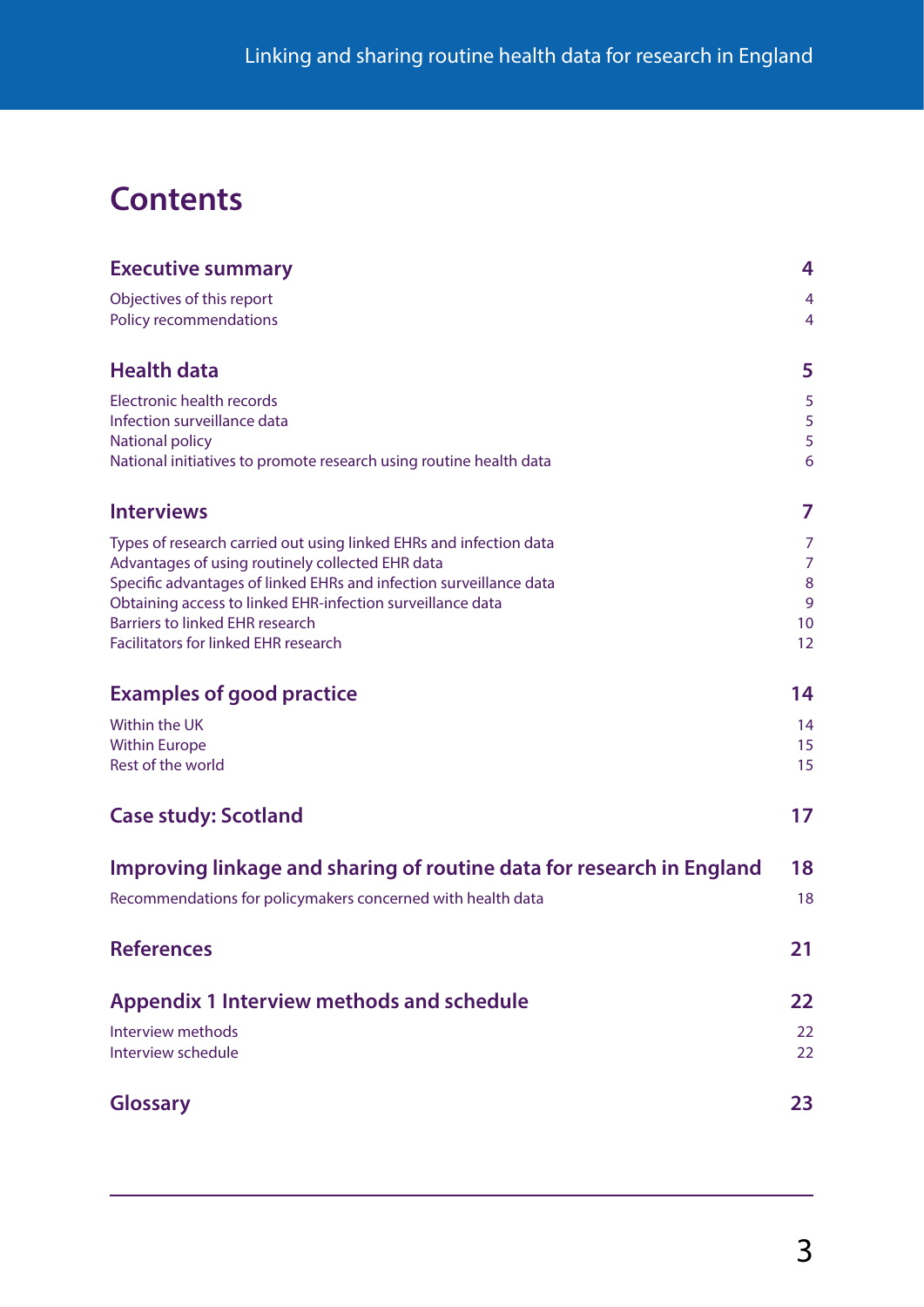## <span id="page-3-0"></span>**Executive summary**

Healthcare is generating increasingly large amounts of routine data, for example through electronic health records (EHRs) and public health surveillance systems, which provide important opportunities for health research.

Research using routine data is, however, subject to various challenges, which limit its potential to benefit society.

This report sets out the barriers and facilitators to linking and sharing de-identified routine health data between organisations for research in England using the example of EHRs and infection surveillance data.



### Objectives of this report

- **•** To conduct a series of semi-structured interviews to understand researchers' experiences of accessing and working with electronic health data on infections in England
- **•** To compare this with models of good practice elsewhere in the UK and internationally
- **•** To make recommendations informed by interviews and the wider literature to improve the experiences of data users and ultimately to facilitate more effective population health research to be conducted using these data sources



## Policy recommendations

- **•** Establish systems and incentives to encourage secure data linkage and sharing for research in England
- **•** Increase capacity for data linkage and sharing by public organisations
- **•** Streamline procedures to enable appropriate and efficient access to routine health data for research
- **•** Improve transparency and communication around routine health data access and use between data provider organisations and researchers
- **•** Provide better support for researchers working with routine health data

See [page 18](#page-17-1) for the detailed policy recommendations.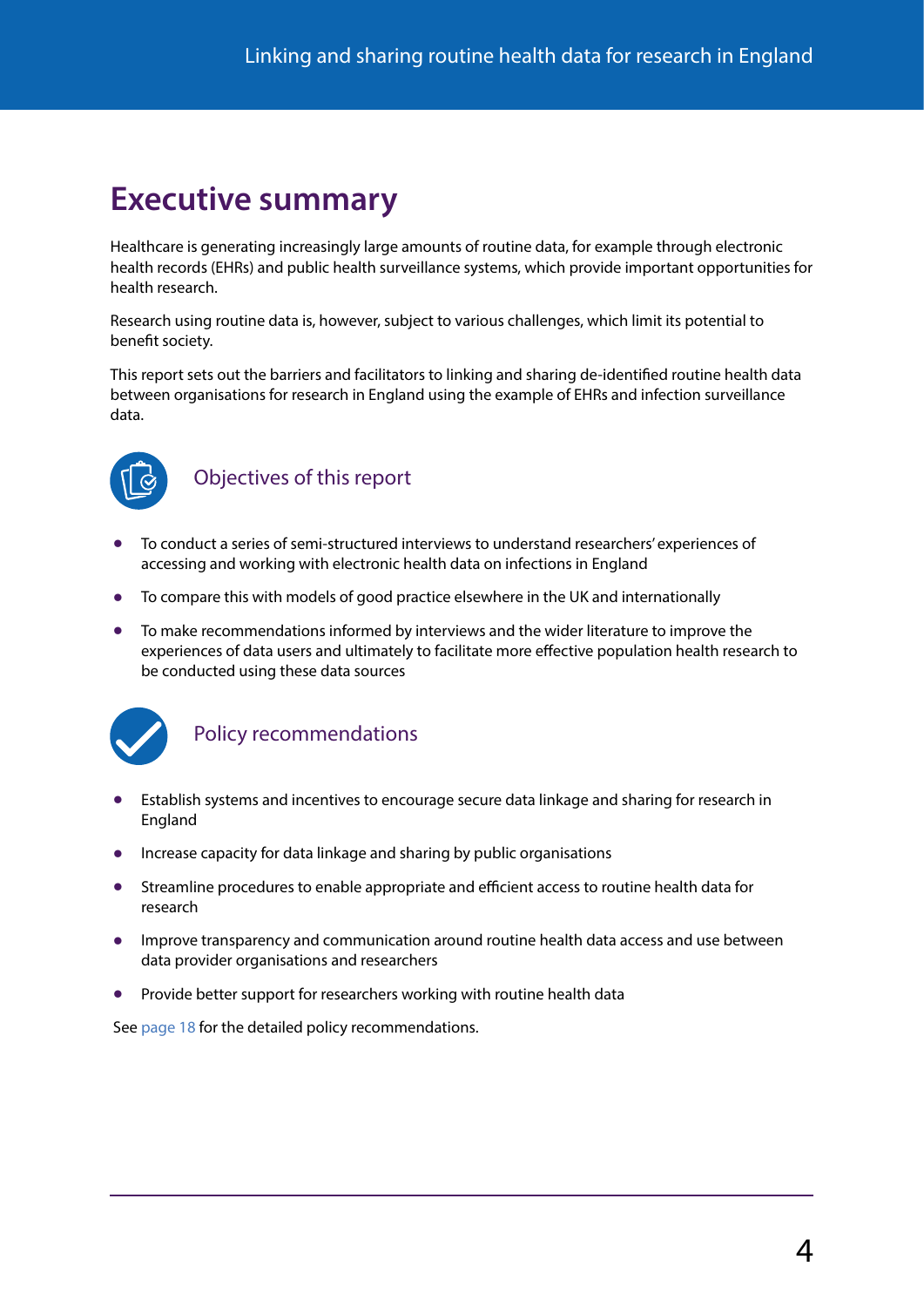## <span id="page-4-0"></span>**Health data**

Healthcare is generating increasingly large amounts of routine data, which provide important opportunities for health research. Routine data include data from clinical encounters in primary and secondary care, disease registries, vital registrations, public health surveillance and administrative claims databases, among other sources<sup>[1](#page-20-1)</sup>. These datasets offer opportunities to conduct powerful efficient research using novel analytic approaches to inform clinical and public health services<sup>2</sup>. Research using routine data is, however, subject to various challenges – technical, governance, political and financial – that limit the realisation of potential health system benefits<sup>[3](#page-20-3)</sup>. As routine health data are not primarily collected for research, linkage between several different sources may be needed to improve the quality and completeness of a dataset for answering particular health questions. Data linkage and sharing between data providers and end users is often subject to additional barriers, which further limit the utility of these rich datasets for research.

## Electronic health records

Electronic health records (EHRs) are digital records of a patient's health and care. They contain information on factors such as demographics, lifestyle, clinical diagnoses, engagement with health services, prescriptions, investigations and medical procedures. EHRs are held at GP surgeries, hospitals, out-patient clinics and other community care settings and vary in format, content, software system, access permissions and use<sup>[4](#page-20-4)</sup>. In England, a range of data providers curate pseudonymised EHR datasets for research including NHS Digital (secondary care data), the Office for National Statistics (vital registration data) and multiple primary care data providers such as the Clinical Practice Research Database (CPRD), The Health Improvement Network (THIN), IMS Health and QResearch.

### Infection surveillance data

Infection surveillance in England is coordinated by Public Health England (PHE), which contributes to UK-wide, European and global health protection networks. Data on infections comes from multiple systems including laboratories, clinical reports of statutory notifiable diseases and anonymous syndromic surveillance e.g. of gastrointestinal or influenza-like illnesses in primary care, emergency departments or calls to NHS 111. These datasets are vital to monitor and control infectious disease outbreaks and evaluate health interventions such as vaccination programmes<sup>[5](#page-20-5)</sup>. Data flows for health protection are complex and differences in data collection systems, sharing frameworks and governance structures limit the ability to harmonise infection surveillance data across the devolved nations. Infection data can also be linked to other datasets for public health surveillance or research.

## National policy

The importance of optimising EHRs for clinical care and research is recognised in a series of policy documents and initiatives. These include a commitment in the NHS Five Year Forward view to a 'paperless' NHS by 2020<sup>6</sup>, with plans outlined further in the National Information Governance Board document *Personalised health and care 2020: Using data and technology to transform outcomes for patients and citizens: a framework for action*[7](#page-20-6) .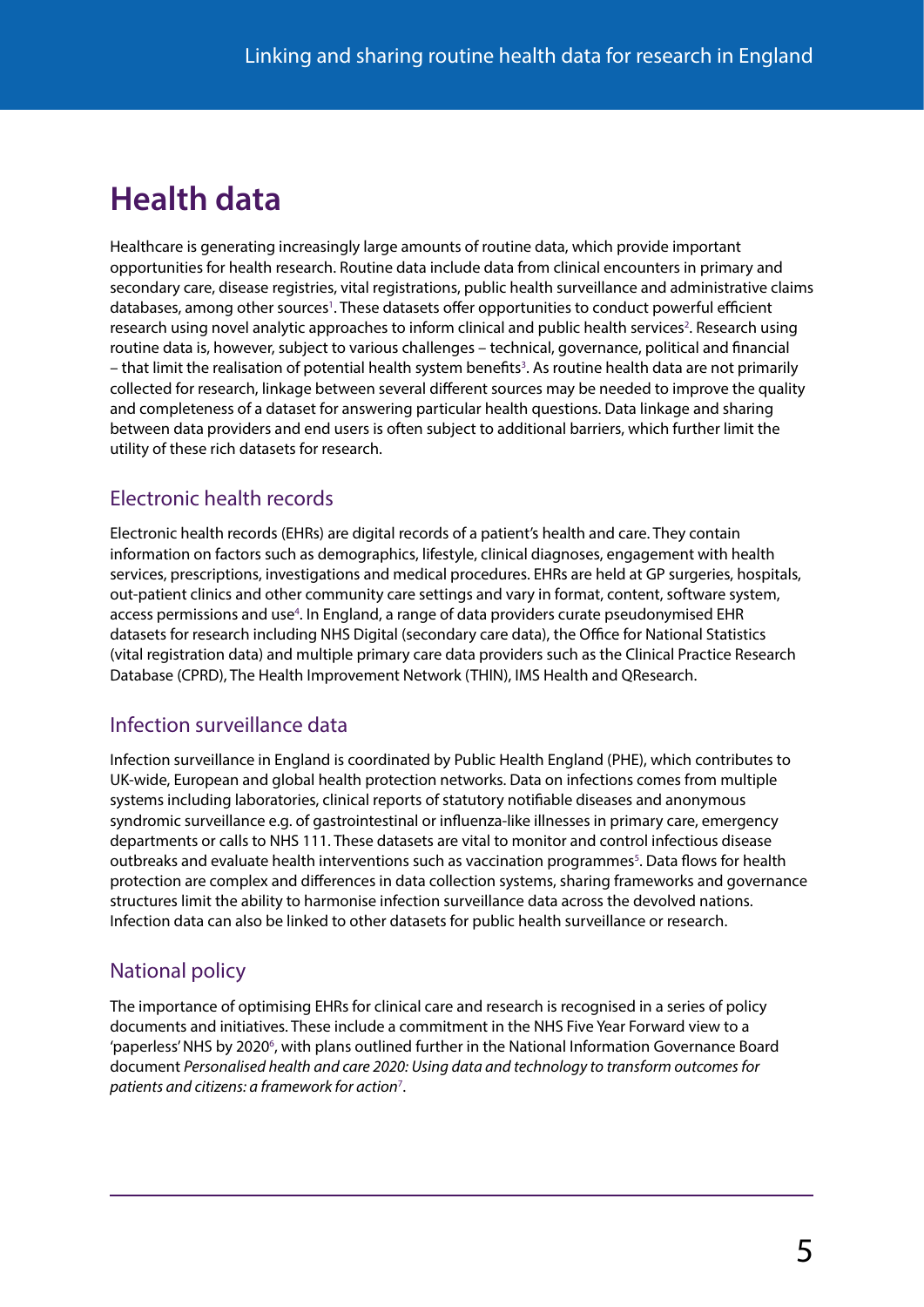<span id="page-5-0"></span>Similarly, the key role of infection surveillance data is described in the Department of Health strategy *Public Health surveillance: Towards a Public Health Surveillance strategy for England*[8](#page-20-7) . In a stakeholder consultation to inform this strategy, data linkage and sharing was the most commonly identified priority by stakeholders to strengthen the public health surveillance function of PHE. PHE's vision is set out in the report, *From evidence into action: opportunities to protect and improve the nation's health*<sup>[9](#page-20-8)</sup>, which, together with its Strategic Plan for 2016-2020<sup>10</sup>, outline the need to improve the capture and use of national infection surveillance data. *The Review on Antimicrobial Resistance*[11](#page-20-10), commissioned by the UK Prime Minister in 2014, also highlights the potential for newer big data approaches to improve global surveillance of drug-resistant infections and inform public health responses.

UK research funders also increasingly recognise the potential of interdisciplinary health informatics research using large routinely collected datasets to improve health and care.

### National initiatives to promote research using routine health data

#### *General*

The Farr Institute is a UK-wide research collaboration comprising 21 academic and health institutions, funded by a consortium led by the Medical Research Council. As well as delivering high quality translational research, the institute aims to develop new infrastructure, technologies and standards for health informatics research, create partnerships and develop researchers' skills for working with complex datasets. The forthcoming establishment of a new multifunder UK Institute for Health and Biomedical Informatics Research will increase strategic support for research in this area.

#### *Specific to infection*

The 13 Health Protection Research Units (HPRUs), funded by the National Institute for Health Research, are partnerships between universities and Public Health England designed to undertake leading health protection research. The majority of HPRUs focus on infection research and have galvanised plans for wider linkage between infection surveillance datasets and other data including EHRs.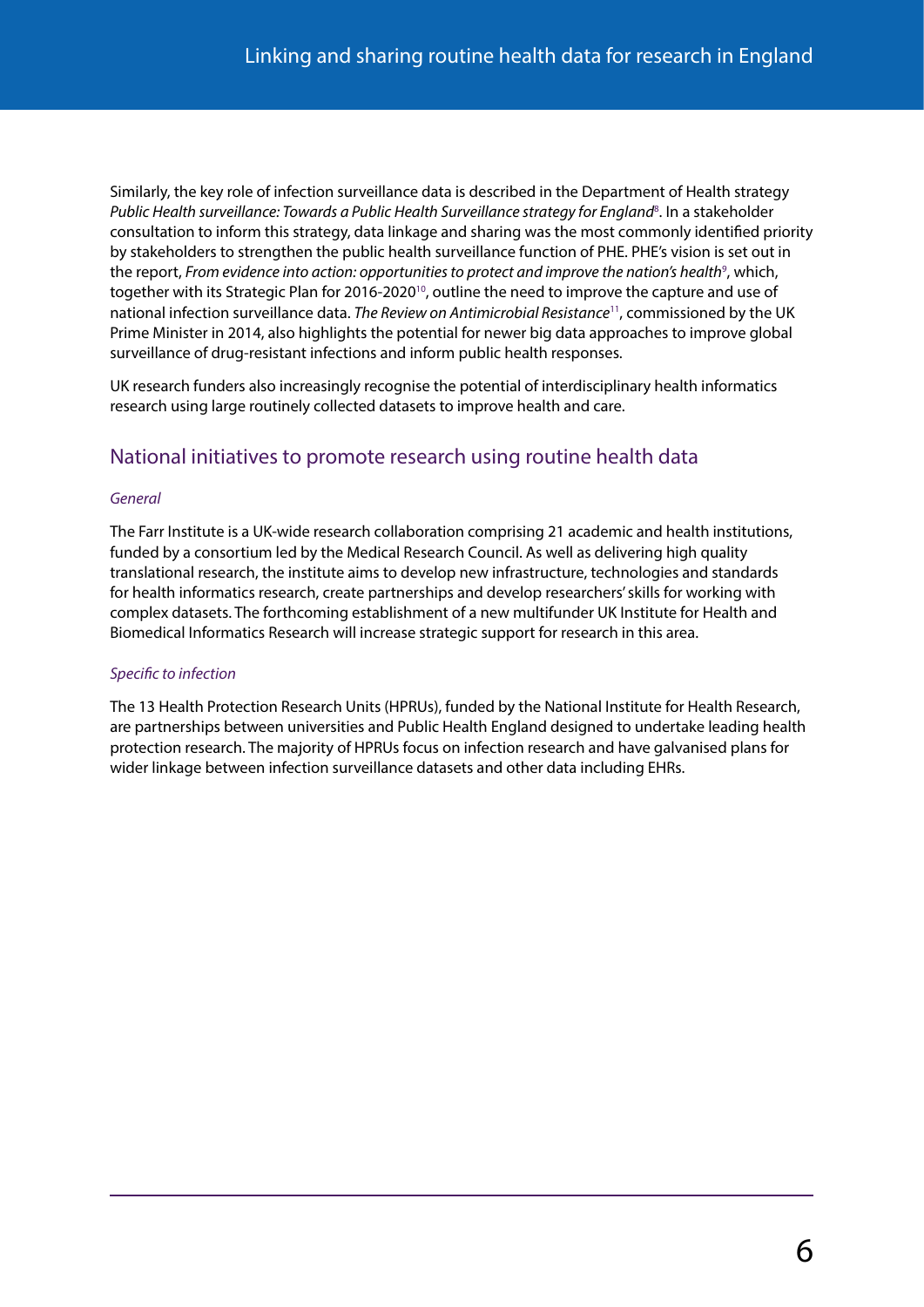## <span id="page-6-0"></span>**Interviews**

Semi-structured interviews about research using linked EHRs and infection surveillance data were carried out between January and March 2017 with a purposive sample of data users. These ten researchers were from different organisations and ranged in seniority from post-doctoral level to professors. All had experience of using linked EHRs including infection data for research. The interview schedule and more details of methods are given in [appendix 1](#page-21-1).



## Types of research carried out using linked EHRs and infection data

Data users reported carrying out a wide range of observational epidemiological research studies using EHRs linked to or including infection data. From England, they had used primary care data e.g. from the Clinical Practice Research Datalink (CPRD), secondary care data e.g. Hospital Episode Statistics (HES), birth and death registration records from the Office for National Statistics (ONS), pre-entry migrant screening data and disease-specific observational cohorts based on routine clinical data. In addition, they had analysed national infection surveillance datasets on acute respiratory viruses such as influenza and respiratory syncytial virus as well as TB, HIV, bloodstream and healthcare associated infections. Participants also reported conducting infection-related research using similar Scottish linked data sources, insurance claims data from the United States and combined EHR and claims data from a range of European databases.

Participants had used these data sources to:

- **•** Describe infectious burden over time and between countries, regions or healthcare settings
- **•** Answer aetiological questions about risk factors for infections or infectious complications
- **•** Evaluate screening programmes and interventions
- **•** Inform health service planning
- **•** Conduct methodological research



## Advantages of using routinely collected EHR data

Data users reported the following benefits to using routine health data for research:

- **•** Saving time and money because there is no expensive and logistically challenging data collection
- **•** Enhancing power to answer some research questions. Linkage between datasets may give a larger sample size than using a single data source, which is especially important for rare conditions and for subtypes of diseases such as dementia or coronary heart disease
- **•** Giving a greater phenotypic depth i.e. more detailed accurate information on the disease under study using information that is obtained from multiple linked datasets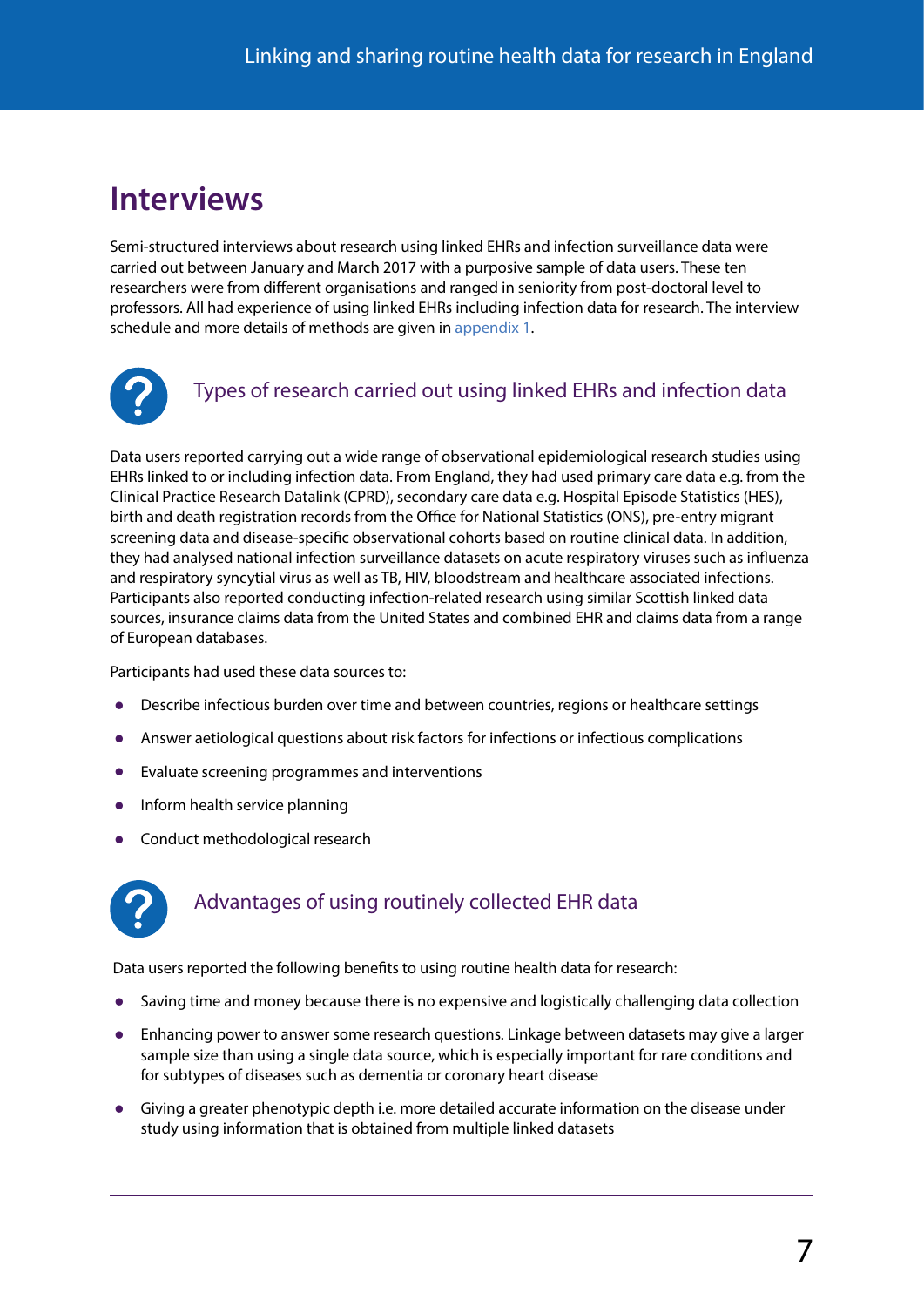- <span id="page-7-0"></span>**•** The ability to recreate the longitudinal pathway of a patient from multiple healthcare datasets, and give repeated measurement of risk factors
- **•** The fact that EHRs represent whole populations rather than just those who have agreed to participate in research. This gives the ability to create historical cohorts of under-represented populations such as migrants, homeless people and intravenous drug users, in whom infection is often an important outcome. It reduces loss to follow up in these groups and allows research into factors affecting disengagement from care



## Specific advantages of linked EHRs and infection surveillance data

The advantages of linking EHRs and infection surveillance data for research reported by data users were:

- **•** The enhanced quality, detail, completeness and accuracy of EHR data on infections, compared to infection diagnoses in unlinked EHRs, which are often non-specific and based on clinical rather than microbiological diagnoses
- **•** The fact that some infections cannot be identified at all without linked infection surveillance data e.g. some bloodstream infections, molecular diagnoses of TB or laboratory-confirmed vaccine preventable diseases
- **•** The enhanced range of policy-relevant research questions that can be addressed. While infection surveillance data alone can be used to describe the incidence and prevalence of infections, using infection surveillance data linked to EHRs allows other questions to be investigated such as:
	- Effects of infections on complications or comorbidities
	- Other outcomes of infections
	- Healthcare usage associated with infections
	- Effectiveness of standard therapies such as steroid and antibiotic therapy in conditions such as chronic obstructive pulmonary disease
	- Evaluation of major policy initiatives such as care bundles for sepsis

Data users noted that addressing these questions will inform clinical treatments, service provision and targeting of prevention initiatives such as programmes to reduce inequalities in vaccine uptake. Optimising use of linked infection surveillance data linked to EHRs might also obviate the need for some of PHE's enhanced public health surveillance practices

**•** Finally the opportunity to generate hypotheses in a more agnostic way and use a range of sophisticated analytical approaches e.g. machine learning in large linked datasets was noted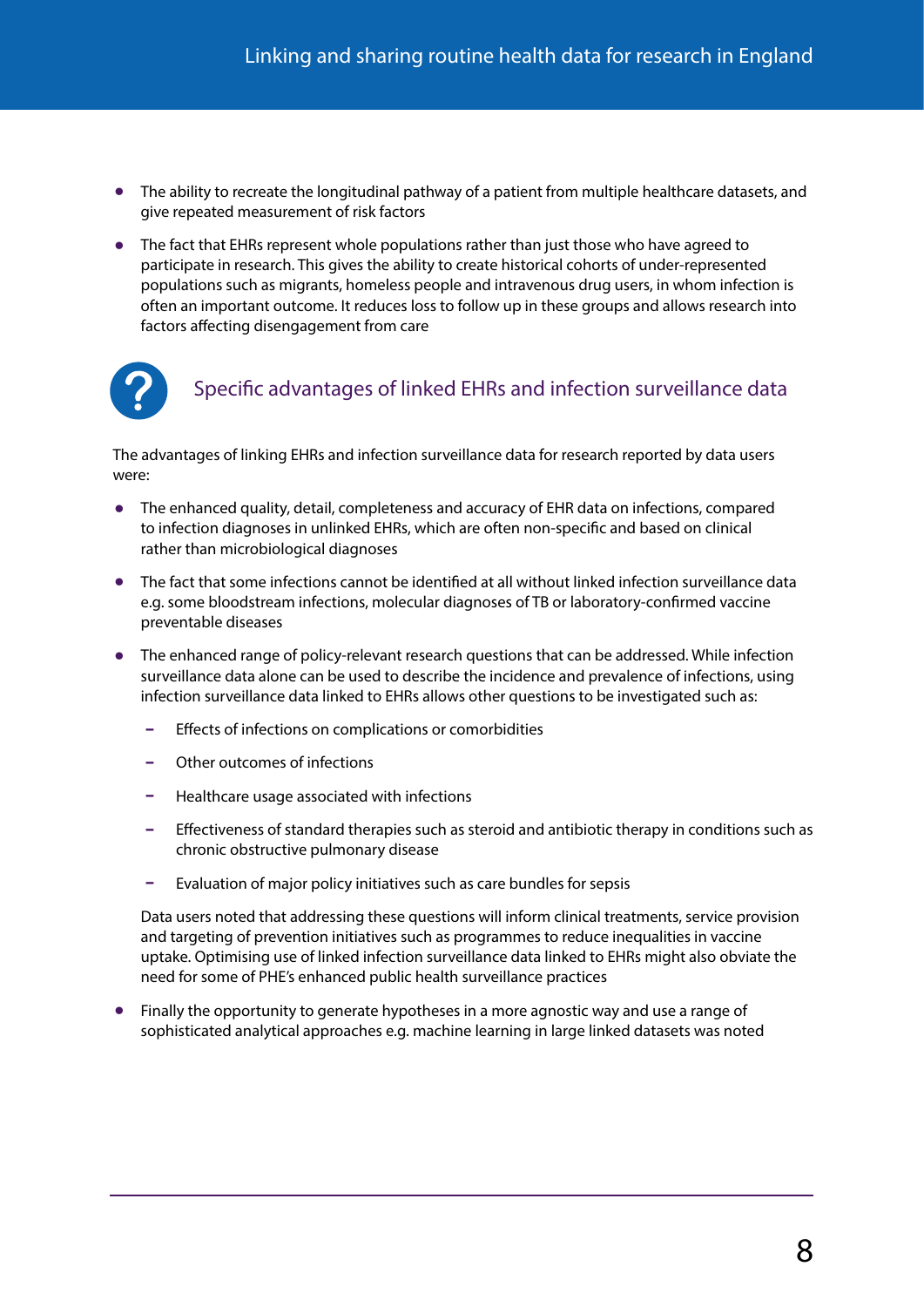<span id="page-8-0"></span>

## Obtaining access to linked EHR-infection surveillance data

Data users reported a range of experiences of obtaining access to infection data. Ease of data access varied depending on whether data are pre-linked; geography of data provider; and researcher status as a university researcher versus an employee of the data provider.

- **•** In general, pre-linked data e.g. from primary care linked to hospital records and ONS mortality data were more straightforward to obtain than data using new linkages, although timescales could still be slow, taking years rather than months
- **•** Obtaining new linked data from Scotland was described as smoother than in England, due to there being a small infection surveillance team who are keen to collaborate with external researchers
- **•** Researchers working within data providers such as PHE either as employees or on secondment from a university with an honorary contract had more success accessing linked EHR-infection surveillance data than researchers based within universities

#### *For new EHR-infection data linkages, the following issues were raised:*

- **•** It is time-consuming i.e. it can take several years. This has knock on effects, with dissemination of important research findings being delayed due to funding running out, researchers moving institutions and late publication of results. It can negatively affect PhD student progress and progression for early career researchers
- **•** Although appropriate information governance and data security is essential, the many, often sequential processes needed to access linked data can hinder research. These include obtaining grant funding, data sharing agreements, honorary contracts, confidentiality advisory group approval, ethical approval and other approvals. The more data sources are included, the more complex gaining access becomes because each data source has different access methods (which may be opaque) and requires different permissions. This results in wasted researcher time and disproportionate effort
- **•** It can be frustrating and challenging. In some areas, there was a perceived reluctance of data providers to allow data access to external researchers or other research organisations, perhaps due to issues of competition, control and desire for reciprocity. This meant that some university researchers with grant funding to set up a new data linkage were unable to arrange meetings with data providers. For others, despite meetings and verbal agreements, no data were provided. This led to several projects being abandoned or carried out using data from different countries
- Lack of data linkage capacity can mean that researchers need to go to the data provider to perform the data linkage themselves
- **•** When data access is obtained, this is usually limited to a single purpose. It was noted that accessing linked data for a broader purpose would be more efficient and hypothesis-agnostic (though there are regulatory limits to the breadth of consent that can be given under the Data Protection Act and the forthcoming General Data Protection Regulation<sup>12</sup>)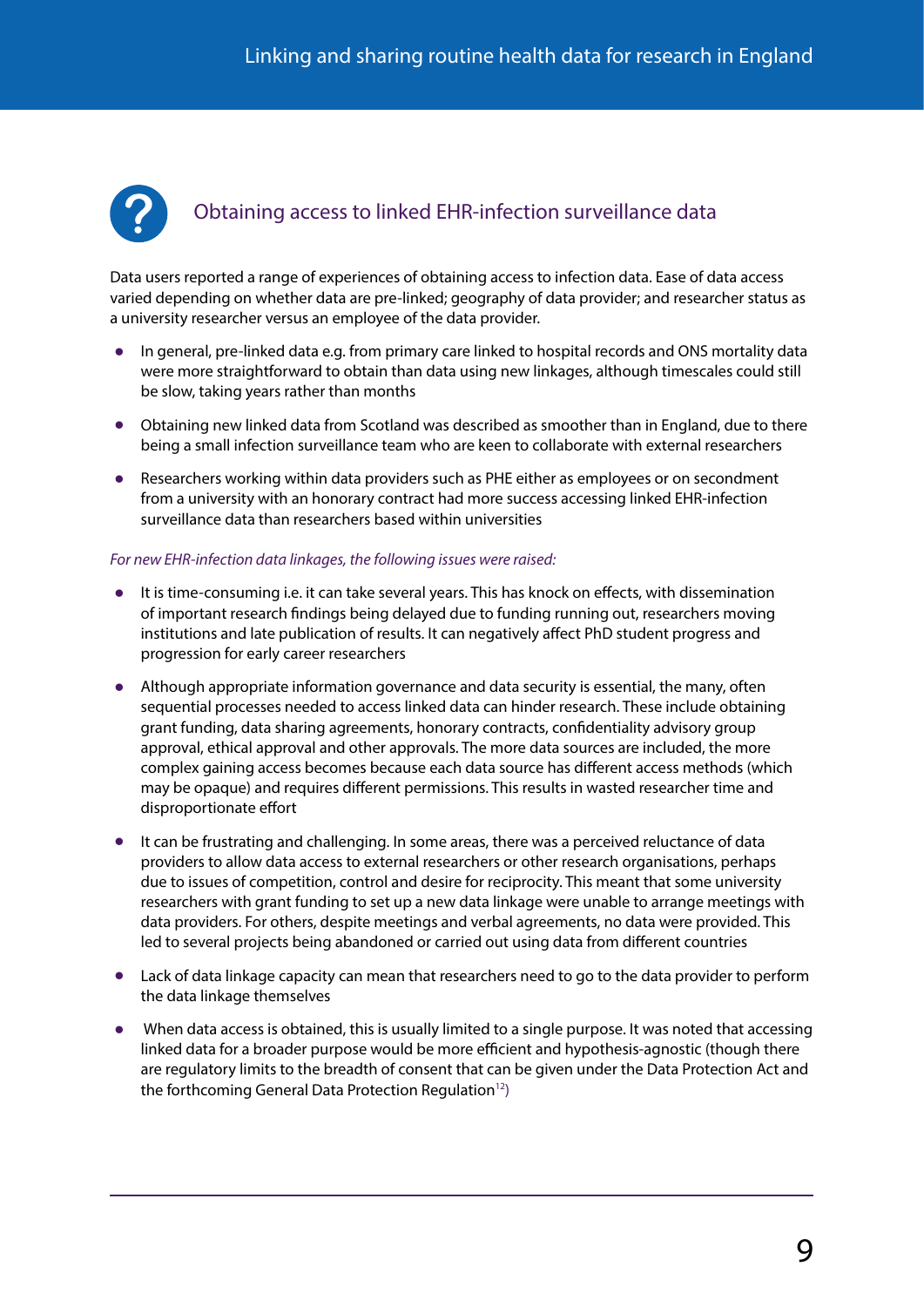<span id="page-9-0"></span>New initiatives were described through the HPRUs such as primary care data being linked to electronic child health record data in some areas. Although primarily intended to enhance clinical support for children, this will also potentially bring new opportunities for research in the future.



## Barriers to linked EHR research

Data users described several types of barriers to research using either linked EHRs in general or linked EHRs and infection surveillance data specifically. These were:

#### *Technical: data content and quality*

- **•** Linked datasets are complex. Substantial time-consuming work is required to clean, transform and manipulate data. Researchers must be able to handle discordance between datasets. There is a need for good technical, epidemiological and topic expertise to deal with the methodological and interpretational barriers
- **•** Lack of transparency about data linkage processes is a barrier to accurate interpretation of results. Data users also noted that there was a lack of systematic sharing of codes and algorithms for data linkage and cleaning. A lack of re-use of datasets leads to repeated creation of similar linkages, which involves additional data cleaning time and use of resources
- **•** Technical barriers intrinsic to some datasets include a lack of common identifiers such as NHS number to use for data linkage. This was noted for particular populations e.g. migrants and homeless people and in particular settings such as genito-urinary or HIV medicine where, to enhance patient confidentiality, a clinic's records may not link to the main hospital record. It leads to a need for probabilistic linkage, which may require expertise in SQL (Structured Query Language) coding and being able to manipulate largescale datasets within an SQL environment
- **•** For infection surveillance data, changes in the data systems used over time may make it difficult to interpret temporal trends. In some geographic locations, even when linked EHRs and infection surveillance data are available, small numbers can limit the power and generalisability of findings
- **•** Certain research questions cannot be answered using routine data, so to some extent, the research agenda is dictated by the scope of data available

#### *Governance: consent and confidentiality*

**•** Information governance for researchers can be overly complicated and disproportionate to the risks involved in protecting research subjects' data. Understanding and negotiating the legal, ethical and governance frameworks and requirements may be a barrier to data access for researchers unfamiliar with using linked EHRs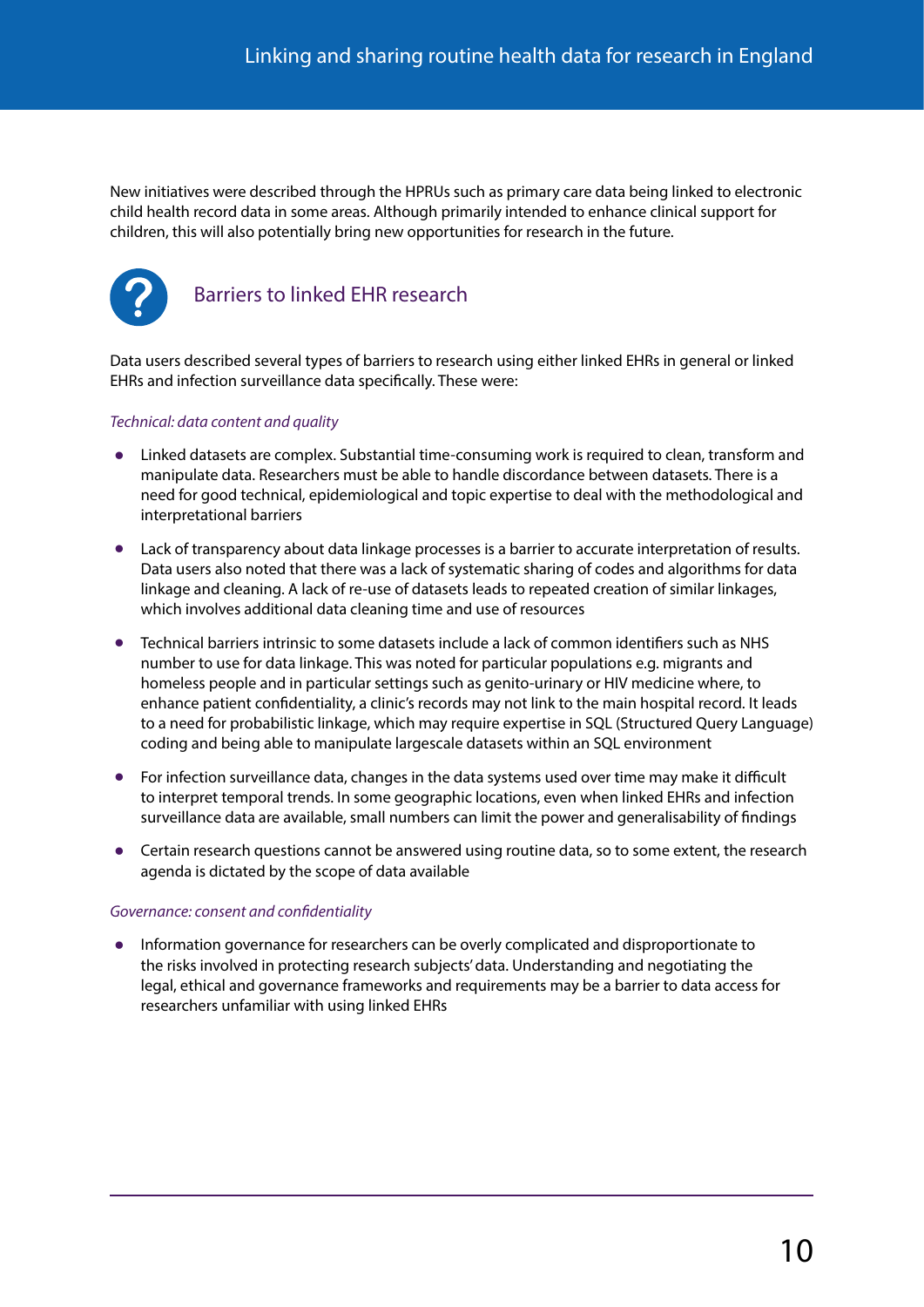- **•** Data users felt that unfounded concerns held by data providers about the legitimacy of data sharing, especially in situations where there was a lack of individual patient consent, were a barrier to research. This was exacerbated by recent problems with the care.data programme undermining public trust. A specific issue with risk averse practices was raised by several data users, who perceived that some data providers lacked the expertise to apply Data Protection Act requirements in a proportionate and workable way
- The importance of dealing effectively with risks of re-identification of individuals when linking several data sources and small numbers in some cells was raised; this has been the subject of litigation in Scotland<sup>13</sup>. Nevertheless it was felt that current ethical and technical requirements for data linkage generally deal effectively with this issue

#### *Cultural: willingness and capacity of data providers to support linked EHR research*

- **•** For data providers who hold data for a reason other than research e.g. public health surveillance or direct patient care, facilitating research using linked EHRs is not a core function or priority
- **•** NHS staff using hospital systems may lack the ability and capacity to collect, extract and manipulate data for research
- **•** Other data providers may not be willing to help university researchers use linked EHR datasets for research. Data users believed that some data providers may not see the benefits of linking and sharing data; for others it might be about control and ownership of the data; in other cases long delays in obtaining linked datasets were blamed on a lack of database administrators and data managers with expertise in probabilistic linkage
- **•** Lack of engagement with scientists by data providers is a barrier, e.g. leading to a lack of feedback loops whereby it is impossible for researchers to get data extraction errors corrected
- **•** In some research areas, patient groups may be very involved with research but have negative attitudes towards data sharing. This might be because of worries about confidentiality and ethics as well as a history of stigma, and these attitudes hinder data sharing efforts

The following issues were noted by data users to apply specifically to infection surveillance data:

- **•** There is a lack of transparency about the datasets and access procedures. PHE are the main provider of infection surveillance data in England yet these data are not mentioned in the PHE official data release, so are not available to *bona fide* external researchers. It is unclear who to communicate with and what processes need to be undertaken to access the different datasets
- **•** There is a need for research collaborations with data providers. Access to some datasets is currently based on personal relationships with data providers. Ownership issues may lead to an unwillingness to share data with external researchers, even when the legal basis for data sharing is clear. Data users feel that government organisations may select collaborators whose research is in line with their policy objectives but not in competition with them
- **•** Even if researchers have funding for data linkage work, there are no established models for reimbursing data provider time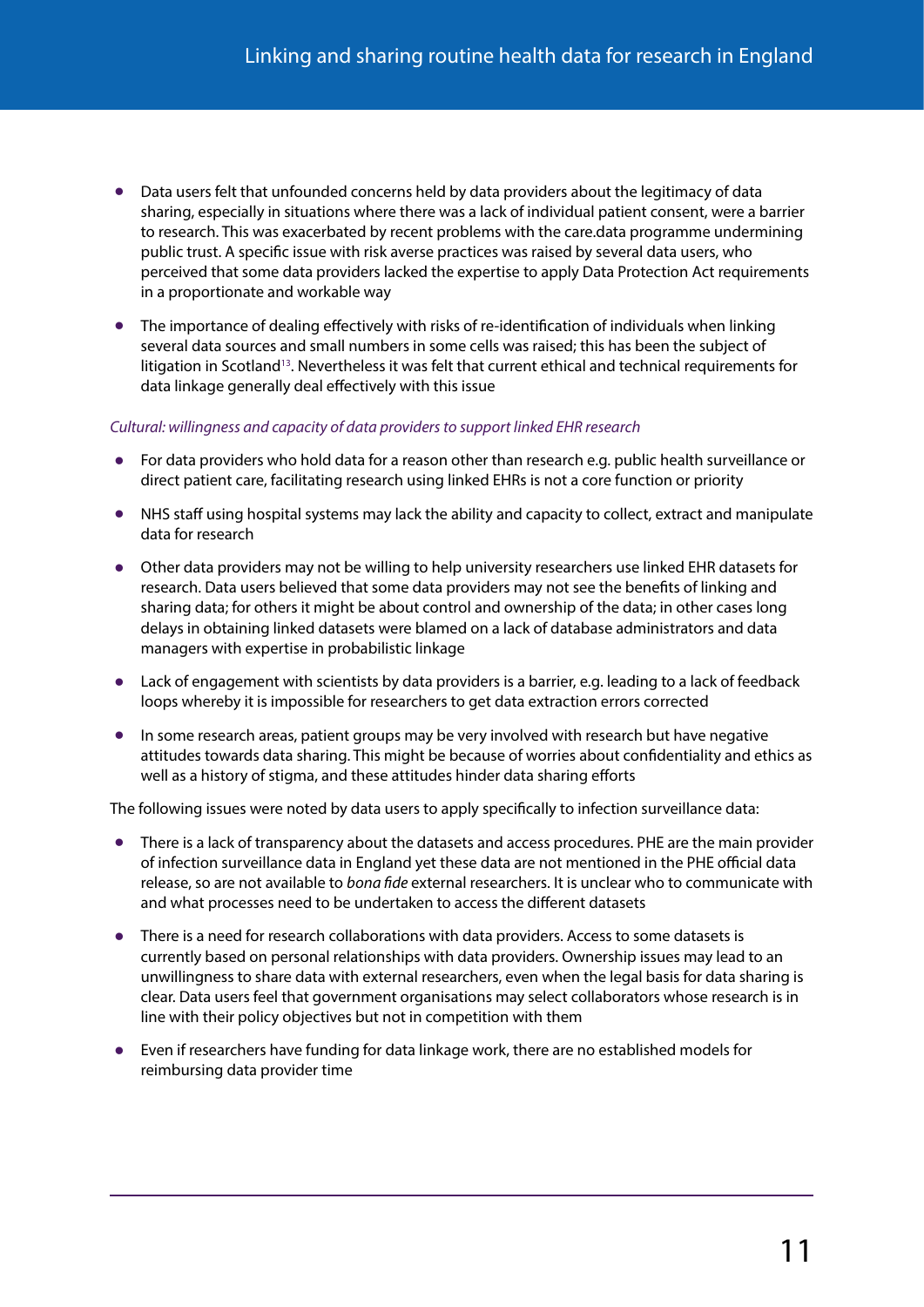#### <span id="page-11-0"></span>*Logistics: time and cost*

- **•** The long timescales to obtain new linked EHR datasets for research are perceived to lead to a lack of feasibility and difficulty getting grant funding for this type of work, especially as some funders may not understand the richness of the data
- **•** Increasing data costs, especially for primary care data, described by one data user as 'prohibitively expensive', is leading to a lack of diversity of researchers using these data. Only some well-funded research groups can afford the data licences



## Facilitators for linked EHR research

Suggestions from data users to facilitate research using linked EHRs in general as well as linked EHRs and infection surveillance data included the following:

#### *Promoting change in practice*

- **•** Data provider organisations should be encouraged to recognise that data linkage and sharing is beneficial and should be part of their routine services. There should also be support for a diversity of appropriately qualified and regulated data linkers
- **•** Have mandated data sharing. It was suggested that having an expectation of data sharing early on in the data generation pathway would enhance transparency of processes
- **•** Encourage more reuse of data with really good curation of datasets that could be reused for a broad purpose

#### *Increasing data provider capacity for linked data work*

- **•** Funding should be identified for data providers and linkers to embed research within their organisations and develop their services and staff capacity e.g. to fulfil linkage requests from external researchers in a timely manner
- **•** Have systems to place researchers with honorary contracts within data providers
- **•** Have more trusted third parties to do data linkage i.e. any organisation that meets standards of data security and governance. This diversification of data processors and data linkage environments would enable some data linkers to develop areas of specialist knowledge
- **•** Continually develop more innovative approaches to developing good quality data linkages
- **•** Develop connections between PHE and other data providers to establish new linked EHR-infection surveillance datasets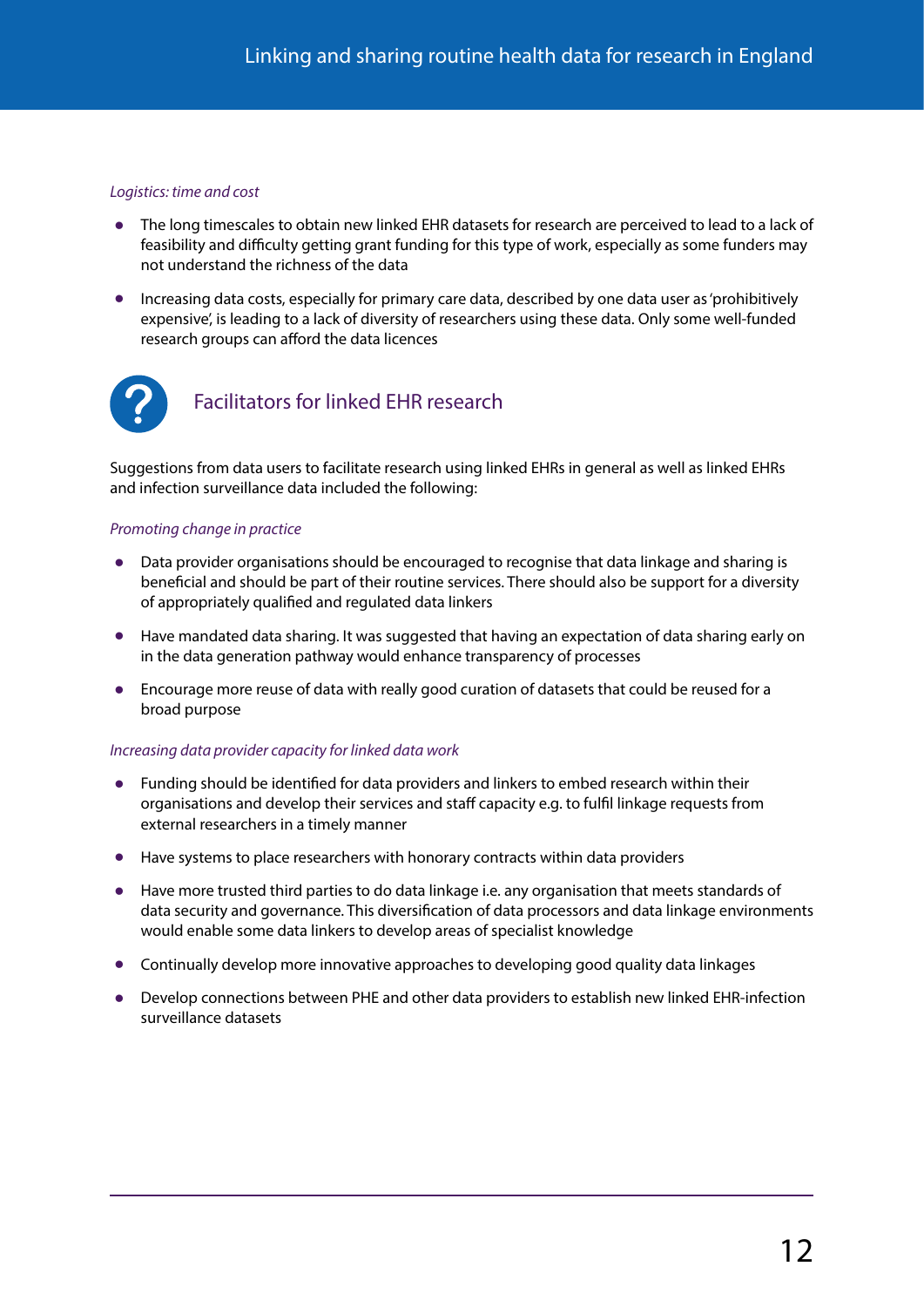#### *Increasing transparency and communication*

- **•** Have a catalogue of national datasets available for research
- **•** Develop a national showcase of examples of the research that people have done with the data
- **•** Enable access to other people's applications for approvals
- **•** Monitor data providers' use and sharing of data to encourage accountability
- **•** Encourage more engagement and communication between data providers or linkers and researchers to enable feedback loops whereby if a researcher discovers a mistake it can be fed back to the data provider and corrected
- **•** Share and publish algorithms, codes, software tools and methods.
- **•** Have more presentation of and discussion about methodology e.g. at the Farr Institute conferences

#### *Streamline data access*

- **•** Data providers should be more transparent about the requirements, processes and timescales for accessing data (e.g. like the Scottish model). A roadmap of the process and collaboration requirements for particular data providers and datasets would be useful
- **•** Have a more streamlined data access and approvals process, covering ethics, confidentiality advisory group and R&D, for example to remove red tape
- **•** Have one portal to access data, e.g. at CPRD, data from general practices with different software systems can be accessed through the same portal
- **•** Have a single national information centre across the whole of the UK that holds data very securely and is able to link different datasets in a confidential manner and release de-identified linked data to approved researchers for approved projects

#### *Better support for researchers*

- **•** Provide training on the tools and methods required to work with these complex datasets
- **•** Improve support at university research offices for linked database work
- **•** Ensure that researchers and funders recognise the time, funding and administrative requirements to setting up new data linkages

Data users noted that the appointment of a new director of the UK Institute for Health and Biomedical Informatics Research and the existence of HPRUs should enable some new linkages to be effected and for linked infection surveillance data to be used more widely for research.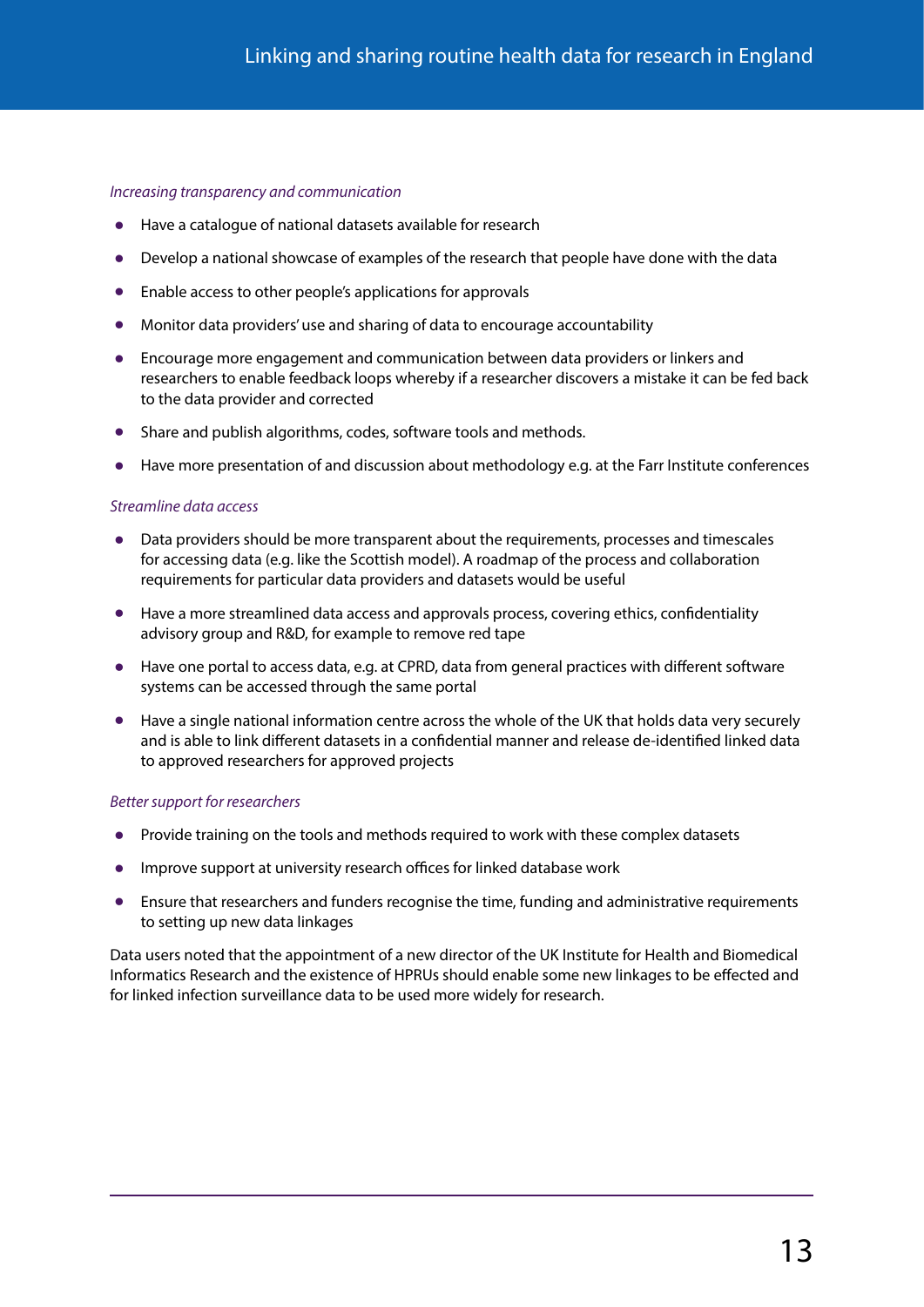## <span id="page-13-0"></span>**Examples of good practice**

Data users suggested a range of examples of good practice in data linkage and sharing for research with reasons for their choices. This list is not intended to be exhaustive but highlights some key features of successful systems. In general it was noted that data linkage and sharing works well in places where data users and data providers are part of the same organisation. However, while this tends to encourage policy-relevant research, it may discourage 'blue sky' thinking.

### Within the UK



#### *[Scotland](http://www.isdscotland.org/Products-and-Services/EDRIS/)*

Reasons given:

- **•** Ability to link multiple routine datasets
- **•** Smoother, more streamlined and less time-consuming data access processes
- **•** Service offered by data providers provides value for money
- **•** Data providers, including health protection teams, keen to work with external researchers

Limitations noted:

- **•** Small population size
- **•** Geographical variation in data completeness

See case study on [p17](#page-16-1)



#### *[Wales](https://saildatabank.com/)*

Reasons given:

- **•** The Secure Anonymised Information Linkage (SAIL) databank contains many different datasets and some pre-linked data
- **•** Closer synergy between researchers and data providers
- **•** Streamlined approvals process
- **•** Transparent processes for linkage
- **•** Publications on methods show interest in improving quality and transparency

Limitations noted:

**•** Small population size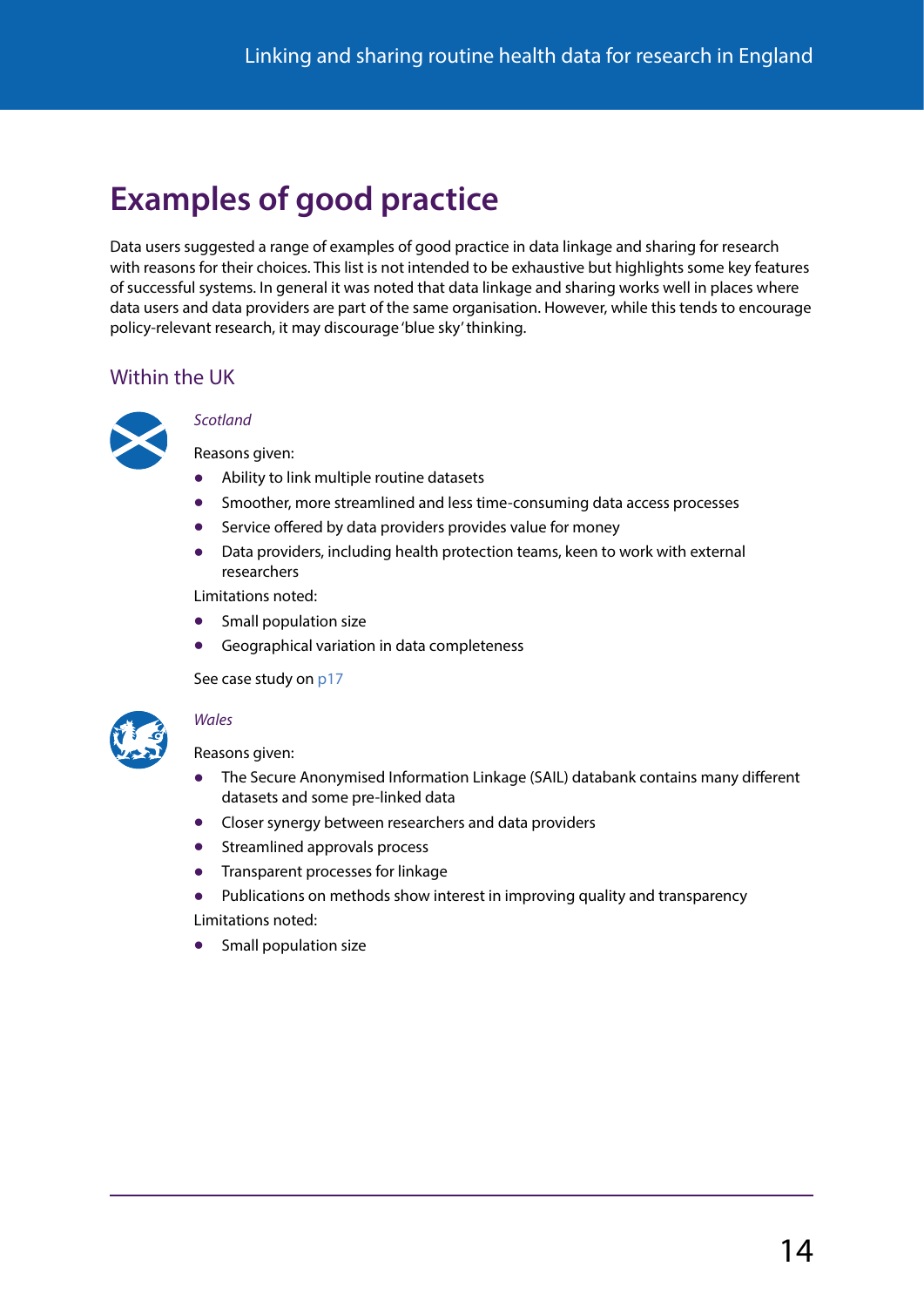<span id="page-14-0"></span>

#### *UK Biobank*

[Reasons giv](http://www.ukbiobank.ac.uk/)en:

- **•** Data contents and potential uses for research are completely clear
- **•** Transparent application process
- **•** Small non-prohibitive fee covers access costs
- **•** Any bona fide research is approved and published online
- **•** Data users are required to publish their findings



#### *[CALIBER research platform](http://www.ucl.ac.uk/health-informatics/research/data-lab/data-tools)*

Reasons given:

- **•** Contains a variety of linked data e.g. EHR from primary care, coded hospital records, social deprivation information and cause-specific mortality data
- **•** Provides an extra layer above existing data such as algorithms to identify outcomes and additional derived variables

### Within Europe



*Scandinavian countries*

Reasons given:

- **•** In general, they have high quality EHR datasets which are automatically linked
- **•** National identifier facilitates data linkage
- Limitations noted:
- **•** Lack of primary care records in Denmark
- **•** Problems obtaining updated data (although this is common across settings)



#### *Switzerland*

Reasons given:

- **•** National identifier present
- **•** Public expectation that data are used to improve population health e.g. through measuring vaccine uptake and monitoring outbreaks of infectious diseases

### Rest of the world



#### *Brazil*

Reasons given:

- **•** Much data linkage work is done e.g. the TB register is being linked to mortality and social care data
- **•** Complete public acceptance for linkage of routine health data for research
- **•** Tremendous political will and leadership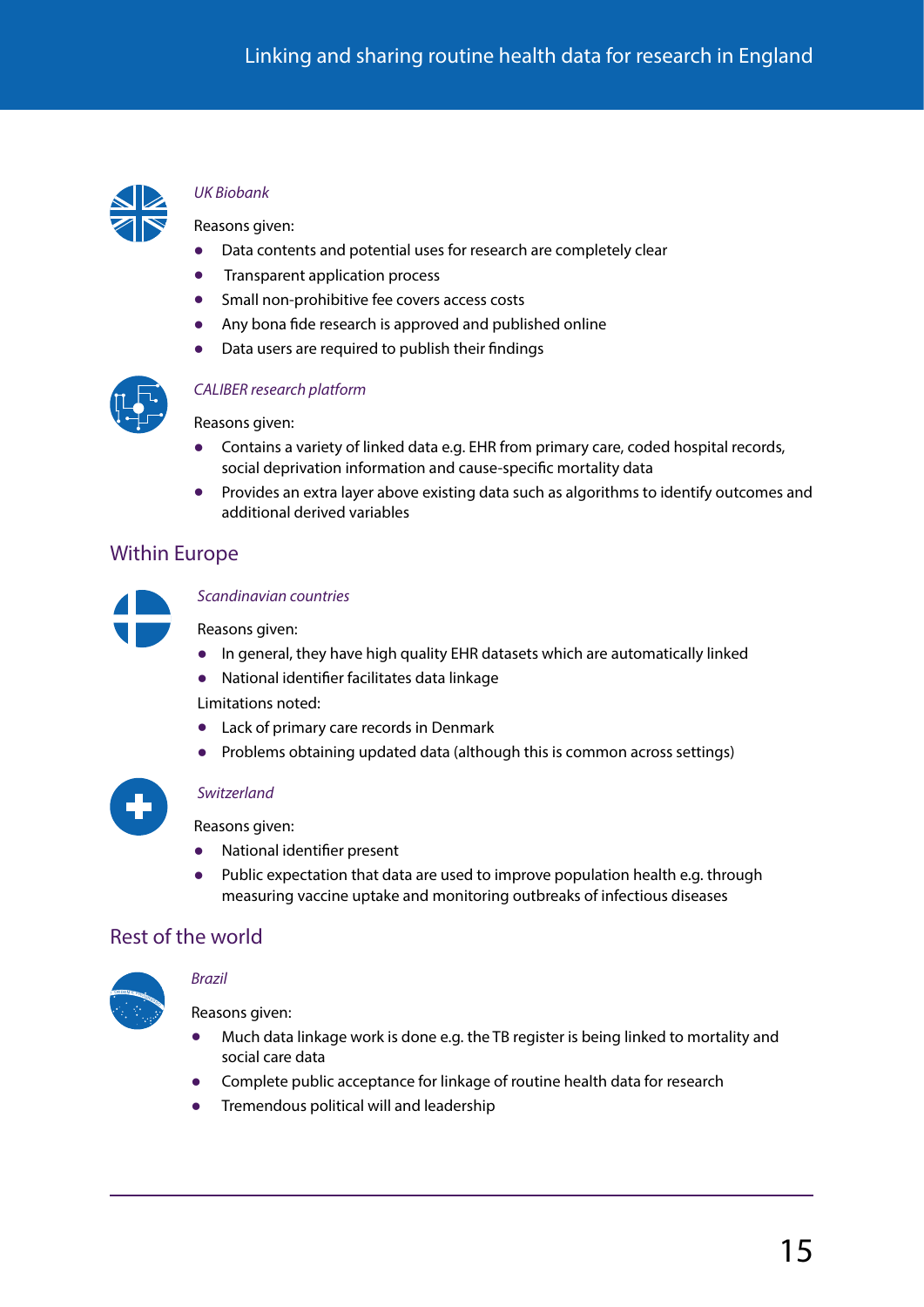

#### *[Institute for Evaluative Clinical Sciences, Ontario, Canada](https://www.ices.on.ca/About-ICES)*

#### Reasons given:

- **•** Status as a research institution with permission to collect government-owned data
- **•** Excellent data linkage systems including for laboratory infection surveillance data linked to EHRs
- **•** In-house data managers are very experienced at extracting data for research purposes
- **•** Good communication between data managers and data users who are co-located



#### *Western Australia*

Reasons given:

- **•** Centralised healthcare systems allow creation of population cohorts
- **•** Feedback loops exist through which researchers can query data quality
- **•** Efficient data linkage system

Limitations noted:

- **•** Lack of transparency over data linkage processes
- **•** Can be long timescales for approvals
- **•** Difficulties obtaining updated data
- **•** Small population size



#### *[US Emerge Consortium](https://emerge.mc.vanderbilt.edu/)*

Reasons given:

**•** Innovative approach to data linkage between EHRs from a consortium of hospitals and genomic data allows genomic association studies to be run by pooling data across sites

Limitations noted:

- **•** Developing and validating algorithms across all hospital sites is very complex
- **•** Limited data available to external researchers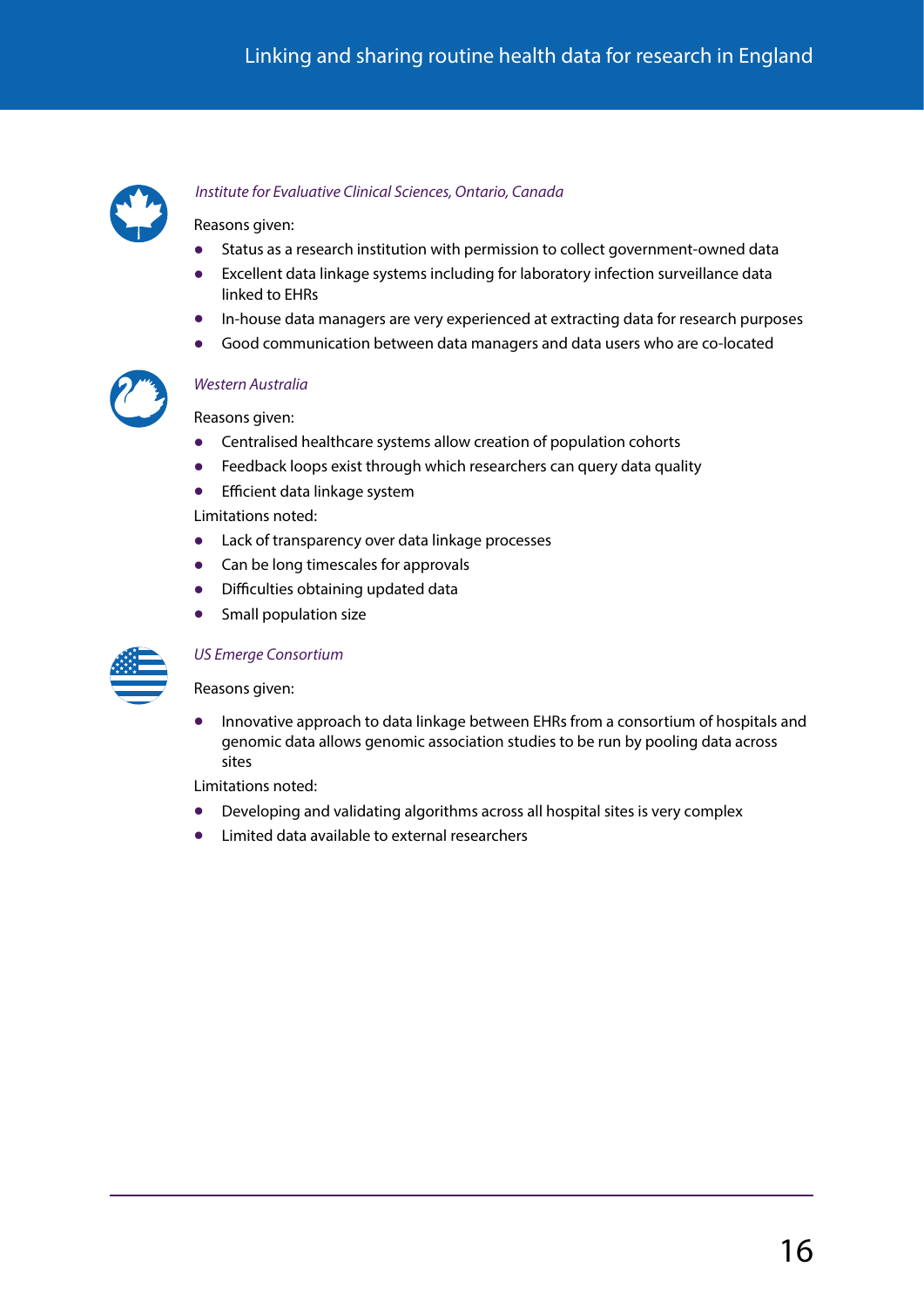## <span id="page-16-1"></span><span id="page-16-0"></span>**Case study: Scotland**

Several data users described Scotland as a model of good practice for linking and sharing EHR data for research. This may be facilitated by factors such as the smaller population size, more centralised systems and longer-term stability and investment in data infrastructure compared to England. Nevertheless, other features of the Scottish model that facilitate data linkage and sharing include:

- **•** A user-friendly website containing information about all national datasets. Data brochures are also available on request, e.g. Virology and Bacteriology handbooks describing the variables available within infection surveillance datasets
- **•** The electronic Data Research and Innovation Service (eDRIS). This supports the Farr Institute Scotland, the Administrative Data Research Centre and Scottish Government Linkage projects to conduct efficient convenient research. It provides tailored support for researchers to assist with study design, approvals and data access, as per the diagram below:



- 1. A named research co-ordinator from start to finish
- 2. Help with study design
- 3. Expert advice on coding, terminology, meta data and study feasibility
- 4. Assistance with obtaining the required permissions for access to data
- 5. Agreed deliverables and timelines
- 6. Liaisons with data suppliers to secure data
- 7. Access to data within the NSS National Safe Haven
- 8. Analyses, interpretation and intelligence about data (where required)

#### Source: [Information Services Division, Scotland](http://www.isdscotland.org/Products-and-Services/EDRIS/).

- **•** eDRIS research co-ordinators. Each project is assigned a co-ordinator to help navigate the eDRIS process, discuss data requirements and costs, complete the required approvals, access the NSS National Safe Haven and review and advise on disclosure control for the final project outputs
- **•** A streamlined approvals process. The Public Benefit and Privacy Panel (PBPP) scrutinises all research using NHS-derived data in Scotland, including linked datasets. Researchers typically apply for PBPP approval alongside university research ethics committee approval
- **•** Use of Community Health Index number as an identifier in multiple datasets facilitates data linkage
- **•** Capacity to fulfil data linkage and extraction requests in a timely manner
- **•** Costs that are typically <£10,000 for a project requiring a bespoke linked data extract
- **•** A showcase of examples of research carried out using linked Scottish data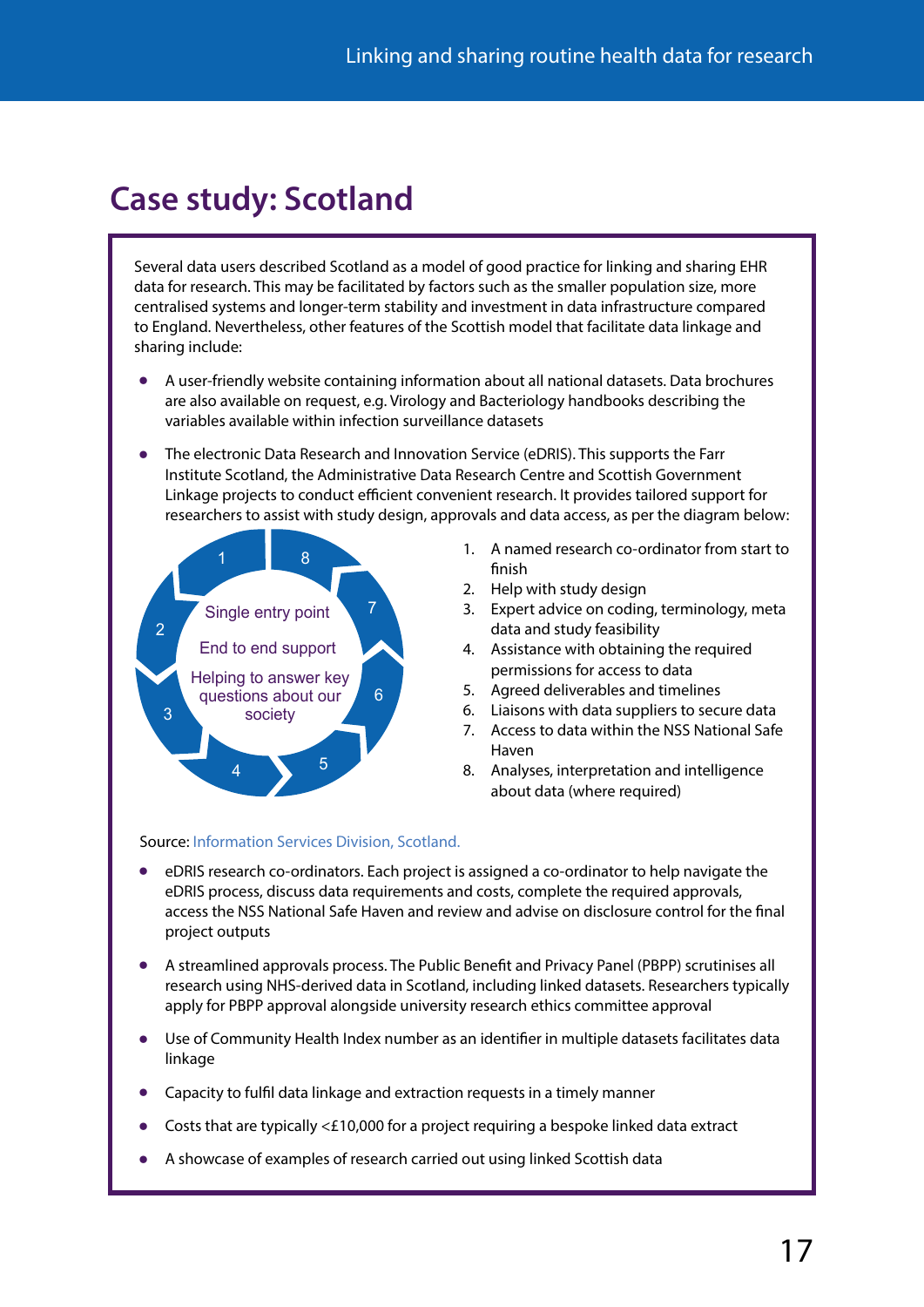## <span id="page-17-1"></span><span id="page-17-0"></span>**Improving linkage and sharing of routine data for research in England**

Despite large investments in big data, we are far from realising the anticipated revolution in personalised healthcare. The interviews highlight the challenges faced by data users in accessing and using de-identified linked electronic health data for research. It is recognised that linking and sharing data with researchers is not the primary function of some data provider organisations (and their views may differ from those captured in this report). Nevertheless, the increasing drive towards digitisation means that it is essential to improve the use of routine health data in England. This is especially vital in these uncertain political times as Brexit begins to exert its effect on Europe-wide plans for data harmonisation and sharing<sup>[14](#page-20-13)</sup>.

Ultimately we should aim to maximise the societal benefits of research using routine health data. These include facilitating the conduct of research using routine data to inform both improvements to health and continual refinements to the quality and delivery of healthcare<sup>[3,](#page-20-3)[15](#page-20-14)</sup>. This involves creating structures for secure data linkage and sharing that operate within clear legal and information governance frameworks<sup>16</sup>, while being transparent and responsive to research needs. Organisations that will be key to improving systems for routine data sharing and linkage in England include NHS Digital, Public Health England, primary care data providers and research funders.

### Recommendations for policymakers concerned with health data

**Establish systems and incentives to encourage secure data linkage and sharing for research in England**

- **•** Encourage visible national leadership to promote data linkage and sharing e.g. through the UK Institute for Health and Biomedical Informatics Research
- **•** Have mandatory data linkage and sharing standards including considering standards of interoperability and future proofing for data sharing when setting up a new dataset
- **•** Generate performance metrics to improve quality, transparency and standardisation of data linkage and sharing practices for research
- **•** Encourage public understanding of and feedback on use of these datasets for research through regular consultations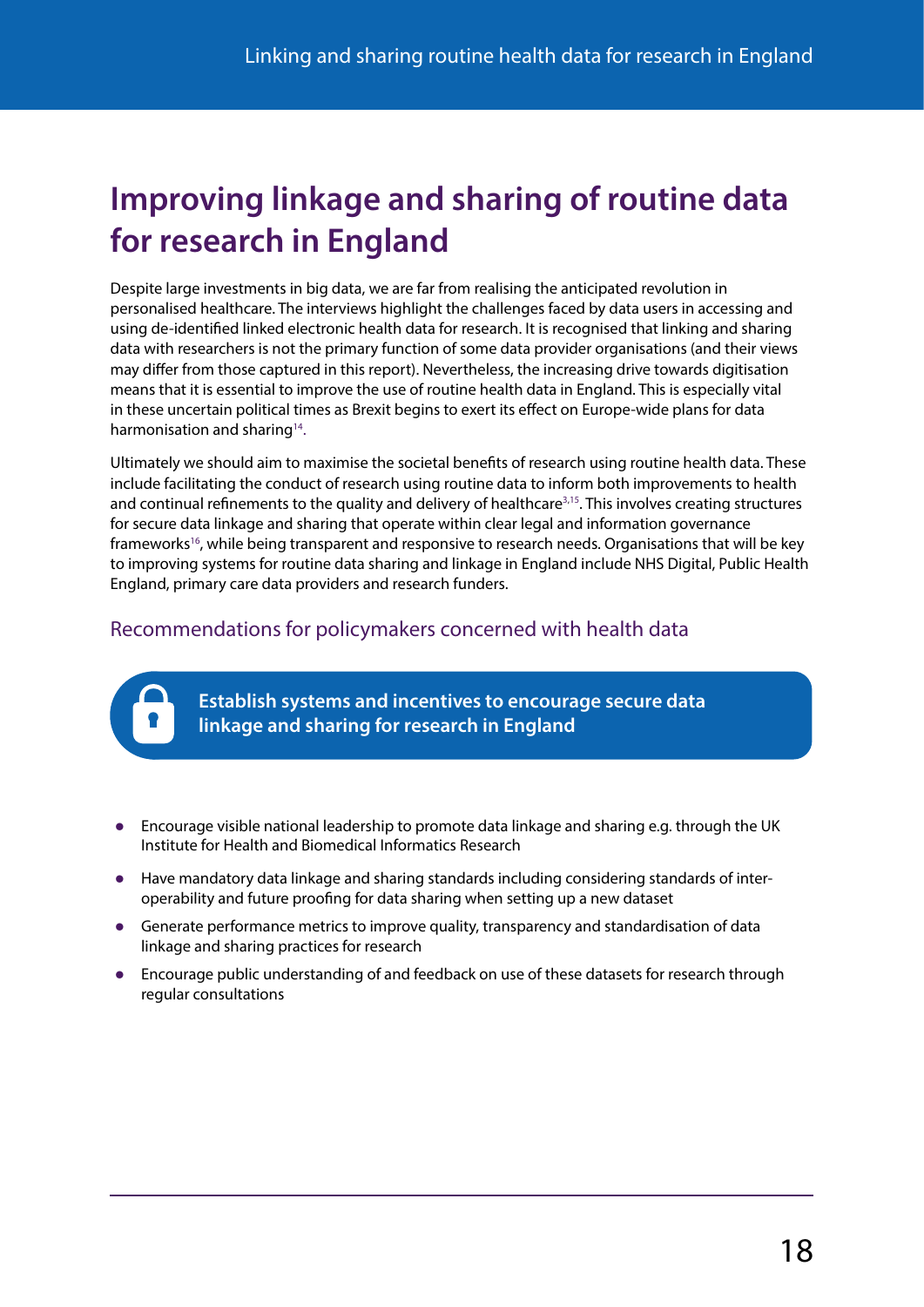

**Increase capacity for data linkage and sharing by public organisations**

- **•** Ensure adequate capacity for data linkage and sharing within data providers, including developing innovative approaches to data linkage in special populations
- **•** Encourage hosting of researcher placements within all data provider organisations
- **•** Diversify the organisations that are able to act as trusted third parties for data linkage, while ensuring appropriate standards of information security and governance



Streamline procedures to enable appropriate and efficient access to routine health data for research

- **•** Have a national catalogue of datasets collected by each major data provider with notes and a key to understand the variables collected and data quality. This should include datasets not available for external research, with the reason for lack of availability given
- **•** Publish a roadmap for researchers on how to access all routine health datasets, including a contact point for help. An example is shown in the document *Obtaining data from NHS Digital for health research – a guide for researchers* published by the MRC, NHS Health Research Authority and NHS Digital<sup>17</sup>
- **•** Standardise data access and permissions requirements across similar routine health datasets
- **•** Consider allowing re-use of newly generated linked EHR datasets for a broad purpose, as determined by data providers using a risk-based approach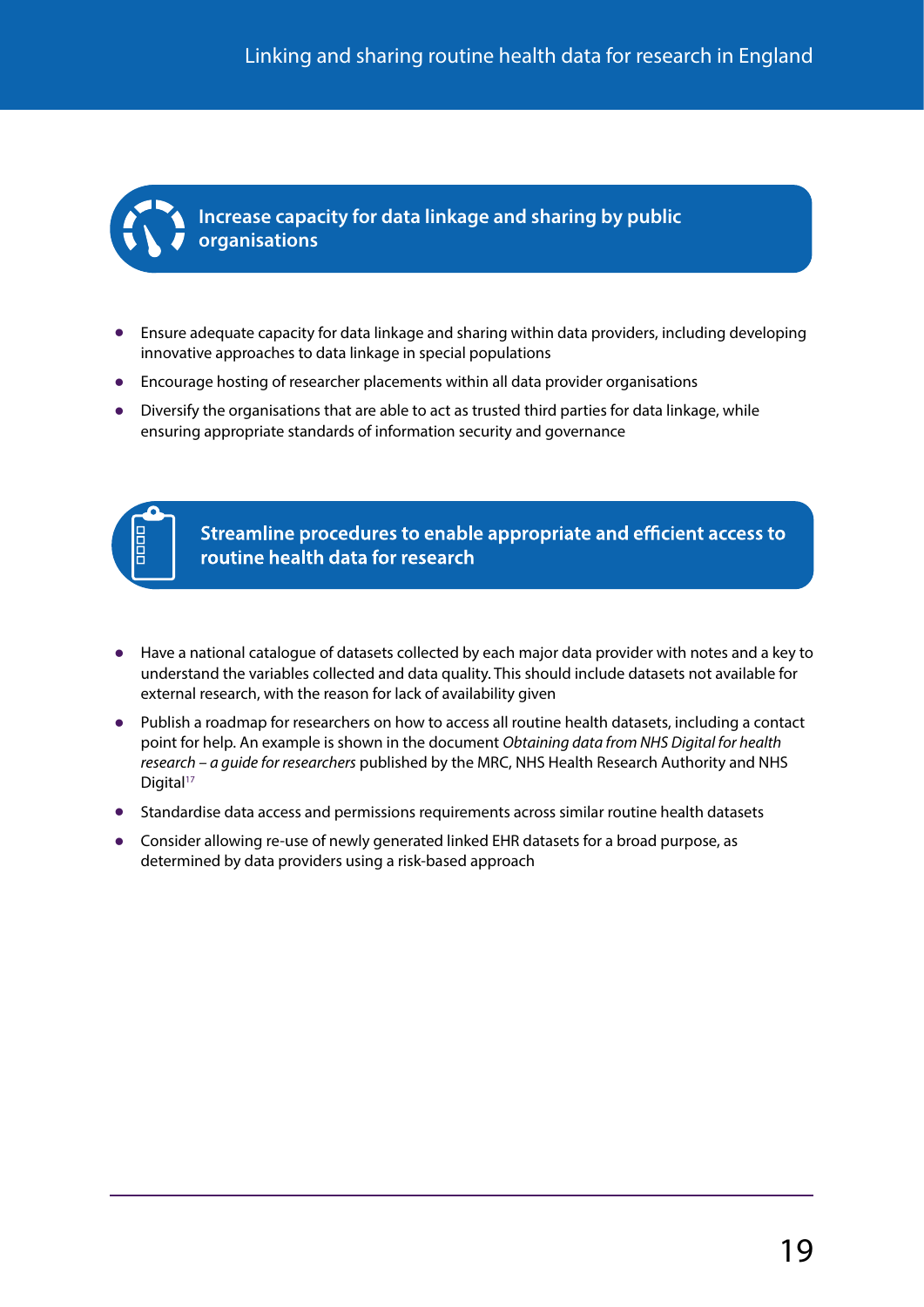**Improve transparency and communication around routine health data access and use between data provider organisations and researchers**

- **•** Publish a national showcase of examples of research using different linked EHR datasets
- **•** Have a platform for sharing of codes, algorithms and methods to analyse routine health data
- **•** Encourage development and use of publication standards for research using routine health data, such as the RECORD statement<sup>[1](#page-20-1)</sup>
- **•** Promote dynamic feedback systems between data users and providers to incorporate on new data linkages, feedback and comments on existing datasets and extracts



**Provide better support for researchers working with routine health data**

- Provide high quality training for data users on research tools, methods, information governance and processes for accessing and using routine health data for research
- **•** Improve the ability of university research offices to support researchers applying for approvals to work with routine health datasets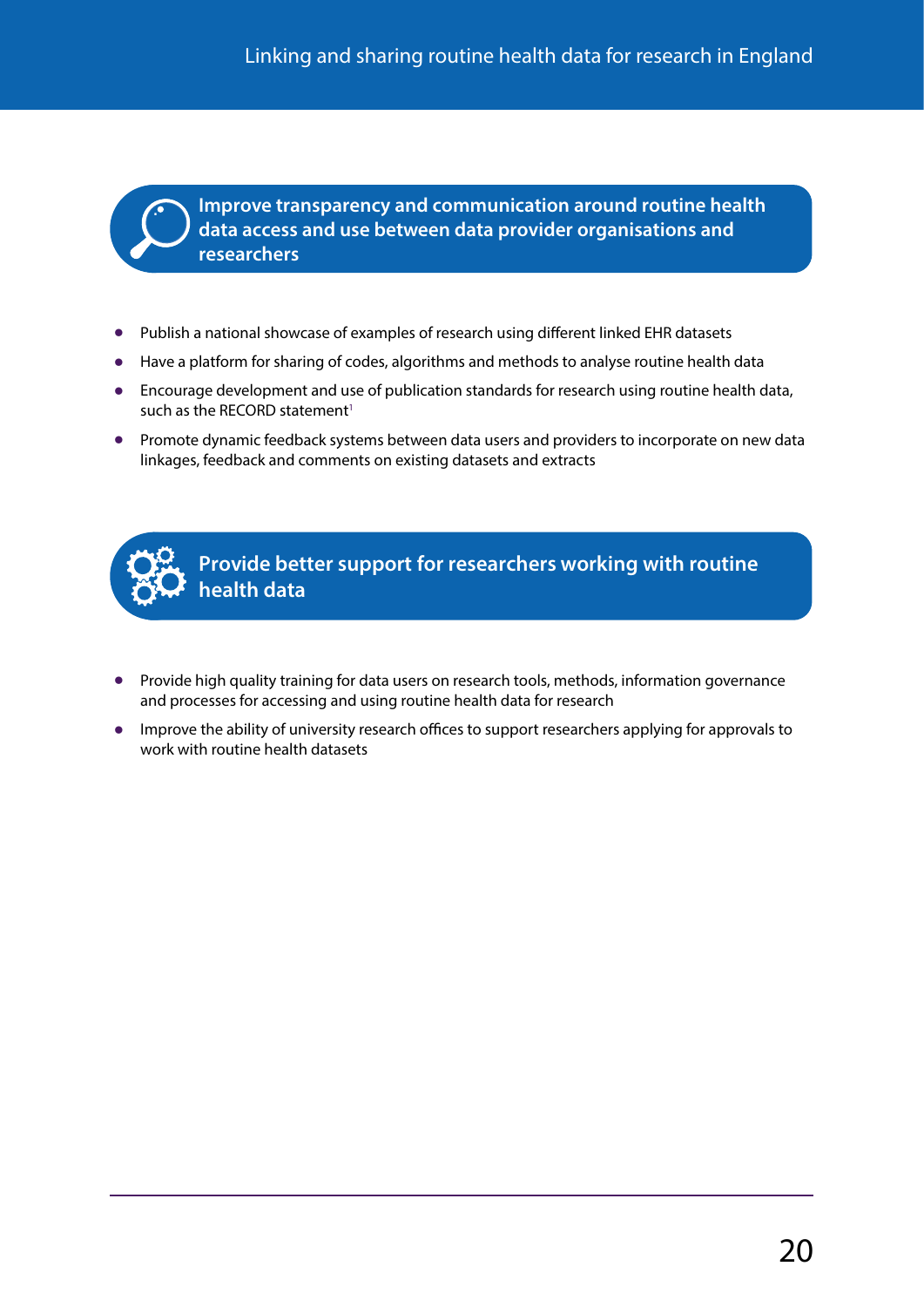## <span id="page-20-0"></span>**References**

- <span id="page-20-1"></span>1. Benchimol EI, Smeeth L, Guttmann A, *et al.* [The REporting of studies Conducted using Observational](https://www.ncbi.nlm.nih.gov/pubmed/26440803)  [Routinely-collected health Data \(RECORD\) Statement.](https://www.ncbi.nlm.nih.gov/pubmed/26440803) PLOS Med. 2015;12(10):e1001885.
- <span id="page-20-2"></span>2. Morrato EH, Elias M, Gericke CA. [Using population-based routine data for evidence-based health](https://www.ncbi.nlm.nih.gov/pubmed/17942850)  [policy decisions: lessons from three examples of setting and evaluating national health policy in](https://www.ncbi.nlm.nih.gov/pubmed/17942850)  [Australia, the UK and the USA](https://www.ncbi.nlm.nih.gov/pubmed/17942850). J Public Health Oxf Engl. 2007;29(4):463–71.
- <span id="page-20-3"></span>3. Gilbert R, Goldstein H, Hemingway H. [The market in healthcare data.](http://www.bmj.com/content/351/bmj.h5897) BMJ. 2015;h5897.
- <span id="page-20-4"></span>4. [Parliamentary Office of Science & Technology. Electronic health records.](http://researchbriefings.parliament.uk/ResearchBriefing/Summary/POST-PN-0519#fullreport) London, UK: Houses of Parliament; 2016 Feb. Report No.: 519.
- <span id="page-20-5"></span>5. [Parliamentary Office of Science & Technology. Surveillance of Infectious Disease.](http://researchbriefings.parliament.uk/ResearchBriefing/Summary/POST-PN-462#fullreport) Houses of Parliament; 2014 Mar. Report No.: 462.
- 6. National Health Service. [NHS Five Year Forward View.](https://www.england.nhs.uk/wp-content/uploads/2014/10/5yfv-web.pdf) 2014 Oct.
- <span id="page-20-6"></span>7. National Information Board. [Personalised health and Care 2020: Using data and technology to](https://www.gov.uk/government/uploads/system/uploads/attachment_data/file/384650/NIB_Report.pdf)  [transform outcomes for patients and citizens.](https://www.gov.uk/government/uploads/system/uploads/attachment_data/file/384650/NIB_Report.pdf) 2014 Nov.
- <span id="page-20-7"></span>8. Department of Health. Public Health Surveillance: towards a public health surveillance strategy for [England.](https://www.gov.uk/government/publications/public-health-surveillance-strategy-overview-published) 2012 Dec.
- <span id="page-20-8"></span>9. Public Health England. [From evidence into action: opportunities to protect and improve the nation's](https://www.gov.uk/government/publications/from-evidence-into-action-opportunities-to-protect-and-improve-the-nations-health)  [health.](https://www.gov.uk/government/publications/from-evidence-into-action-opportunities-to-protect-and-improve-the-nations-health) 2014 Oct. Report No.: 2014404.
- <span id="page-20-9"></span>10. Public Health England. [Strategic plan for the next four years: better outcomes by 2020.](https://www.gov.uk/government/publications/public-health-england-strategic-plan) 2016 Apr. Report No.: 2016024.
- <span id="page-20-10"></span>11. The Review on Antimicrobial Resistance. Tackling drug-resistant infections globally: final report and [recommendations.](https://amr-review.org/sites/default/files/160525_Final%20paper_with%20cover.pdf) 2016 May.
- <span id="page-20-11"></span>12. [Overview of the General Data Protection Regulation \(GDPR\)](https://ico.org.uk/for-organisations/data-protection-reform/overview-of-the-gdpr/introduction/). Information Commissioner's Office.
- <span id="page-20-12"></span>13. [COLLIE V COMMON SERVICES AGENCY FOR THE SCOTTISH HEALTH SERVICE.](http://swarb.co.uk/collie-v-common-services-agency-for-the-scottish-health-service-sic-26-may-2010/) Scotland; May 26, 2010.
- <span id="page-20-13"></span>14. Auffray C, Balling R, Barroso I, *et al*. [Making sense of big data in health research: towards an EU](https://genomemedicine.biomedcentral.com/articles/10.1186/s13073-016-0323-y)  [action plan.](https://genomemedicine.biomedcentral.com/articles/10.1186/s13073-016-0323-y) Genome Medicine 2016; 8:71.
- <span id="page-20-14"></span>15. Faden RR, Kass NE, Goodman SN, *et al*. [An ethics framework for a learning health care system: a](http://onlinelibrary.wiley.com/doi/10.1002/hast.134/abstract)  [departure from traditional research ethics and clinical ethics](http://onlinelibrary.wiley.com/doi/10.1002/hast.134/abstract). Ethical Oversight of Learning Health Care Systems. 2013; 43(s1): S16-S27
- <span id="page-20-15"></span>16. [Caldicott F. Information: To share or not to share?](https://www.gov.uk/government/uploads/system/uploads/attachment_data/file/192572/2900774_InfoGovernance_accv2.pdf) The Information Governance Review. 2013 Mar.
- <span id="page-20-16"></span>17. Medical Research Council, Authority NHR, NHS Digital. [Obtaining data from NHS Digital for health](https://www.mrc.ac.uk/documents/pdf/obtaining-nhs-digital-data-guidance-v300317/)  [research – a guide for researchers](https://www.mrc.ac.uk/documents/pdf/obtaining-nhs-digital-data-guidance-v300317/). 2017 Mar.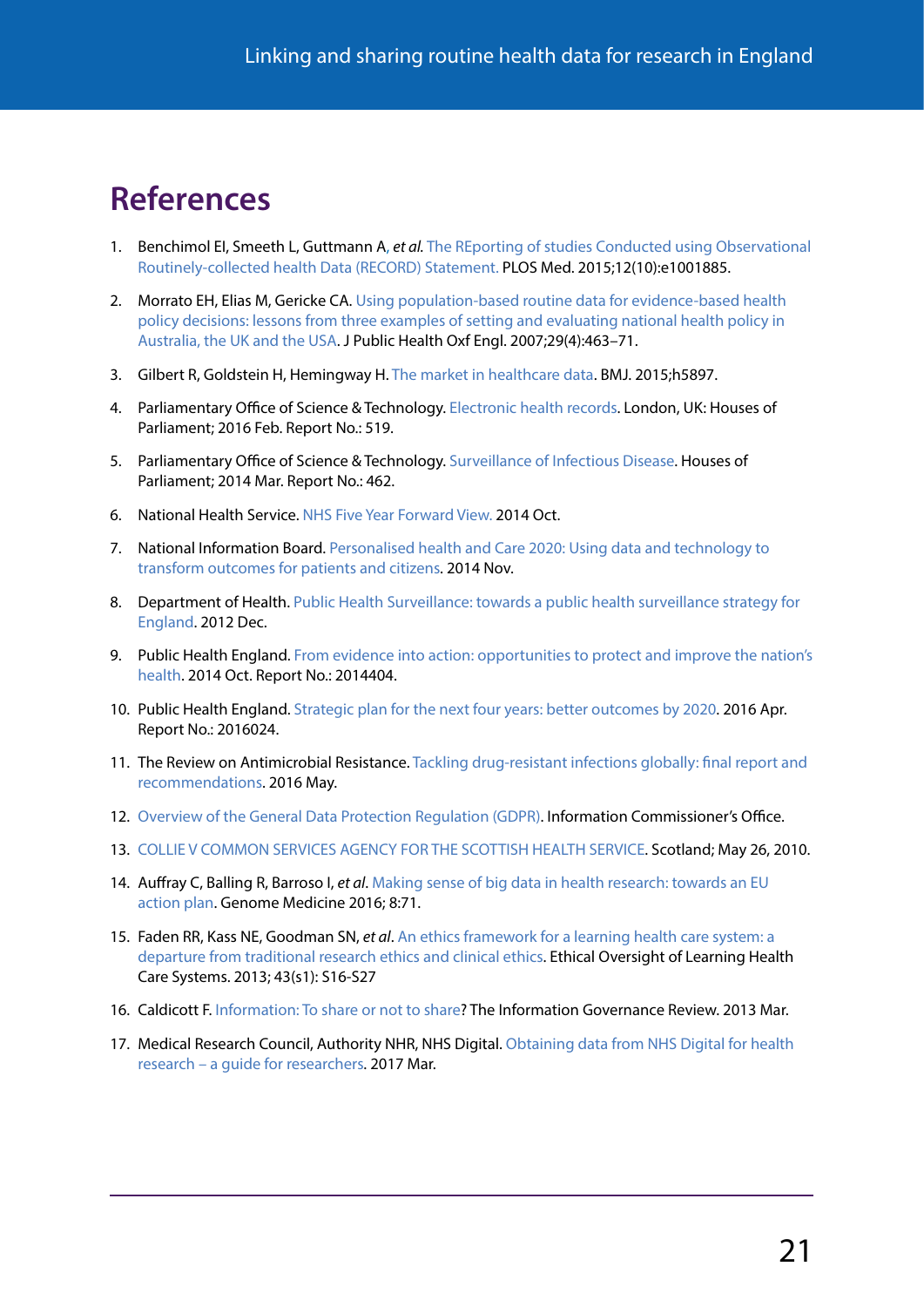## <span id="page-21-1"></span><span id="page-21-0"></span>**Appendix 1 Interview methods and schedule**

### Interview methods

Purposive sampling was used to identify academics with experience of using linked electronic health records including infection data for research. Semi-structured interviews were conducted with ten researchers of post-doctoral level and above from several higher education institutions. Interviews were conducted either face to face ( $n=8$ ) or on the telephone ( $n=2$ ). All interviews were written down and seven face to face interviews were also recorded, with recordings used to check and provide additional details to the written record. A thematic analysis was carried out to inform this report and the previously published [briefing note.](http://www.phgfoundation.org/briefing/linking-and-sharing-routine-health-data-for-research-in-England)

### Interview schedule

- 1. What experience have you had of using electronic health records (EHR) linked to other datasets e.g. infection surveillance data for research?
- 2. What are the advantages of using linked EHR data in your work?
- 3. What are your experiences of obtaining access to linked EHR data for research?
- 4. What are the barriers to conducting research using:
	- a. Linked EHR data in general?
	- b. Linked EHR and infection surveillance data?
- 5. What would help to facilitate the effective conduct of research using:
	- a. Linked EHR data in general?
	- b. Linked EHR and infection surveillance data?
- 6. Can you give any examples of good practice from elsewhere (national or international) of:
	- a. Linking EHR and infection surveillance data?
	- b. Sharing linked EHR data between organisations?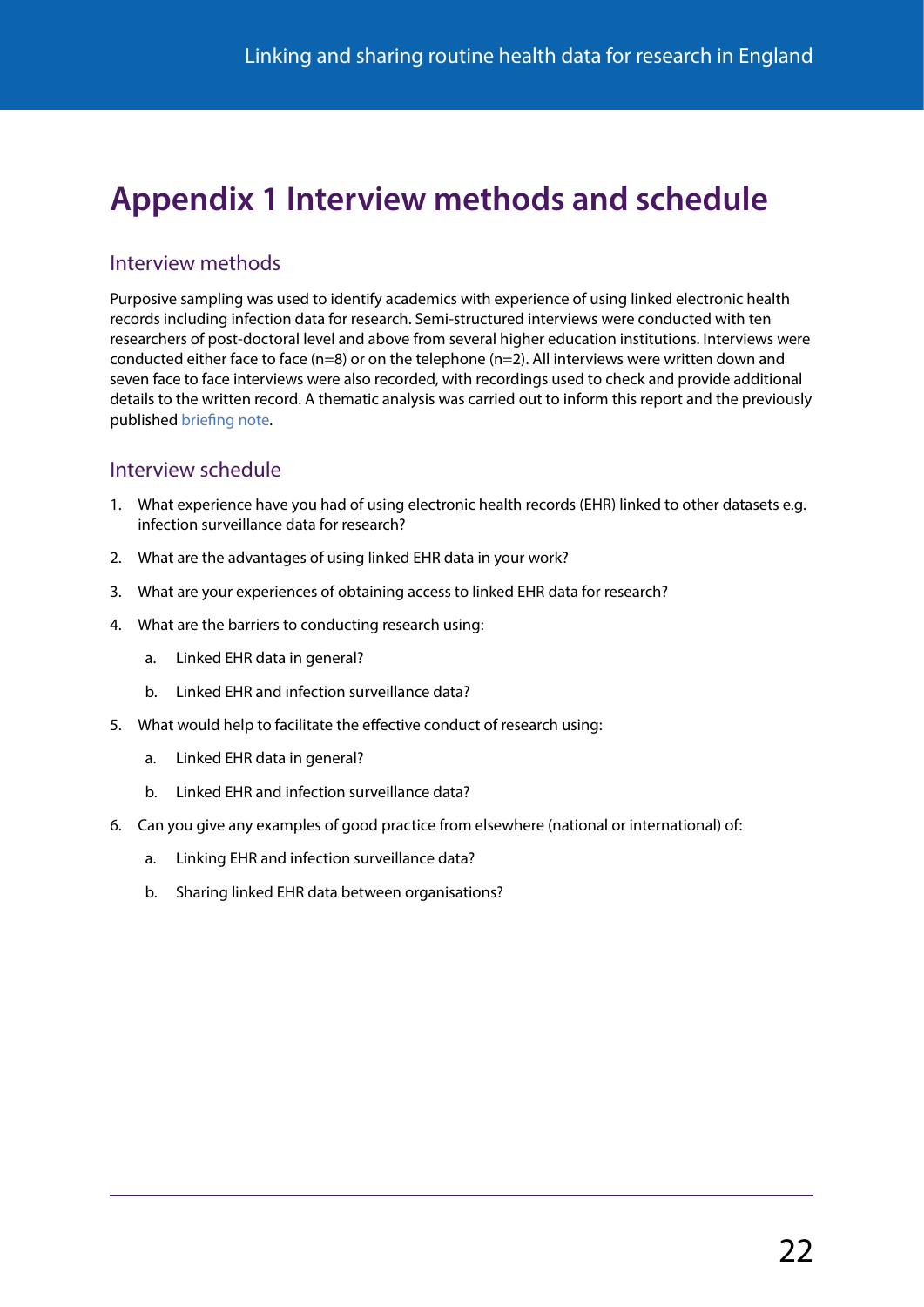## <span id="page-22-0"></span>**Glossary**

- CPRD Clinical Practice Research Datalink
- eDRIS Electronic Data Research and Innovation Service
- EHR Electronic Health Record
- GDPR General Data Protection Regulation
- HES Hospital Episode Statistics
- HPRU Health Protection Research Unit
- NSS National Services Scotland
- ONS Office for National Statistics
- PBPP Public Benefit and Privacy Panel
- PHE Public Health England
- THIN The Health Improvement Network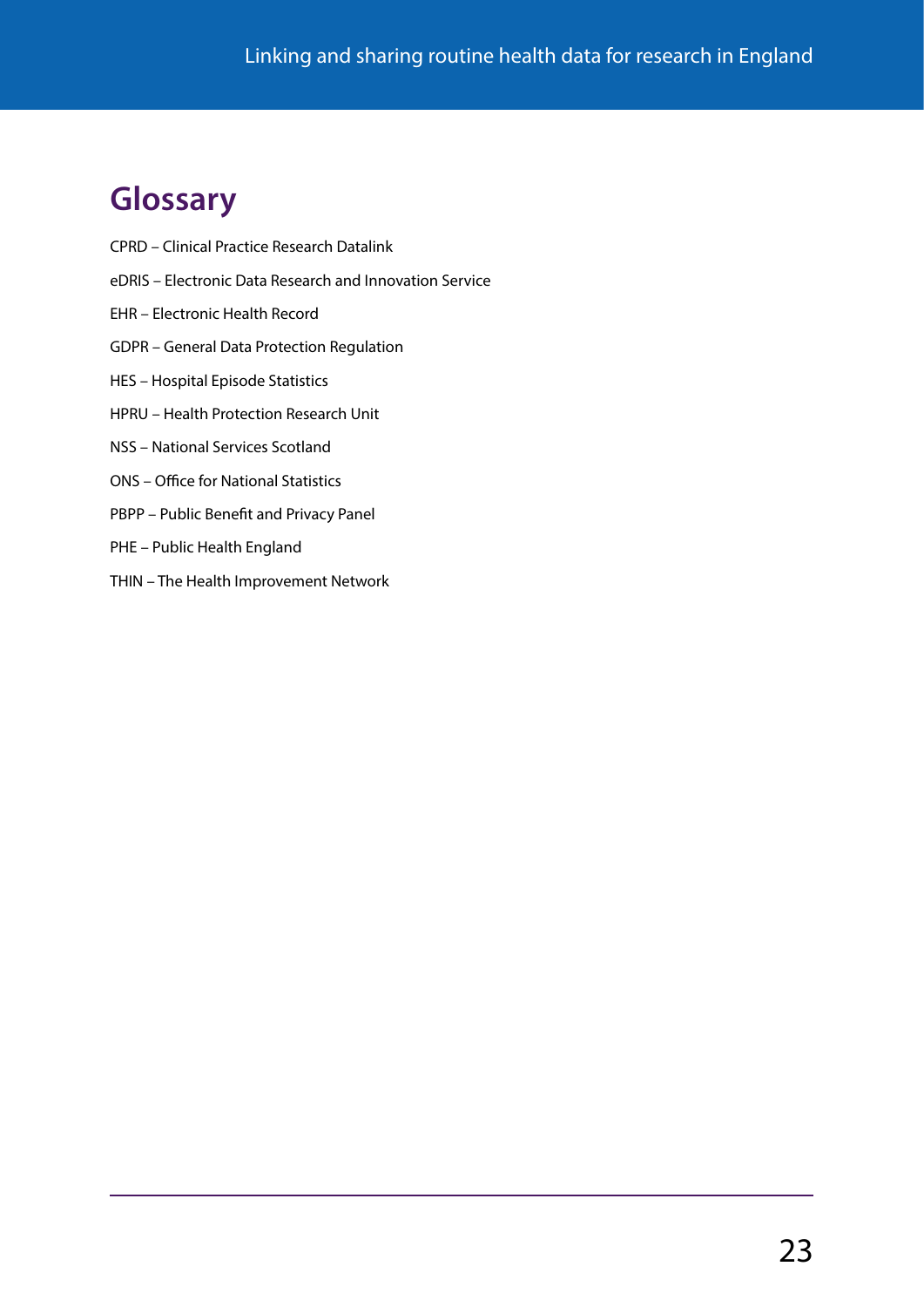

### About the PHG Foundation

The PHG Foundation is a pioneering independent think-tank with a special focus on genomics and other emerging health technologies that can provide more accurate and effective personalised medicine. Our mission is to make science work for health. Established in 1997 as the founding UK centre for public health genomics, we are now an acknowledged world leader in the effective and responsible translation and application of genomic technologies for health.

We create robust policy solutions to problems and barriers relating to implementation of science in health services, and provide knowledge, evidence and ideas to stimulate and direct well-informed discussion and debate on the potential and pitfalls of key biomedical developments, and to inform and educate stakeholders. We also provide expert research, analysis, health services planning and consultancy services for governments, health systems, and other non-profit organisations.